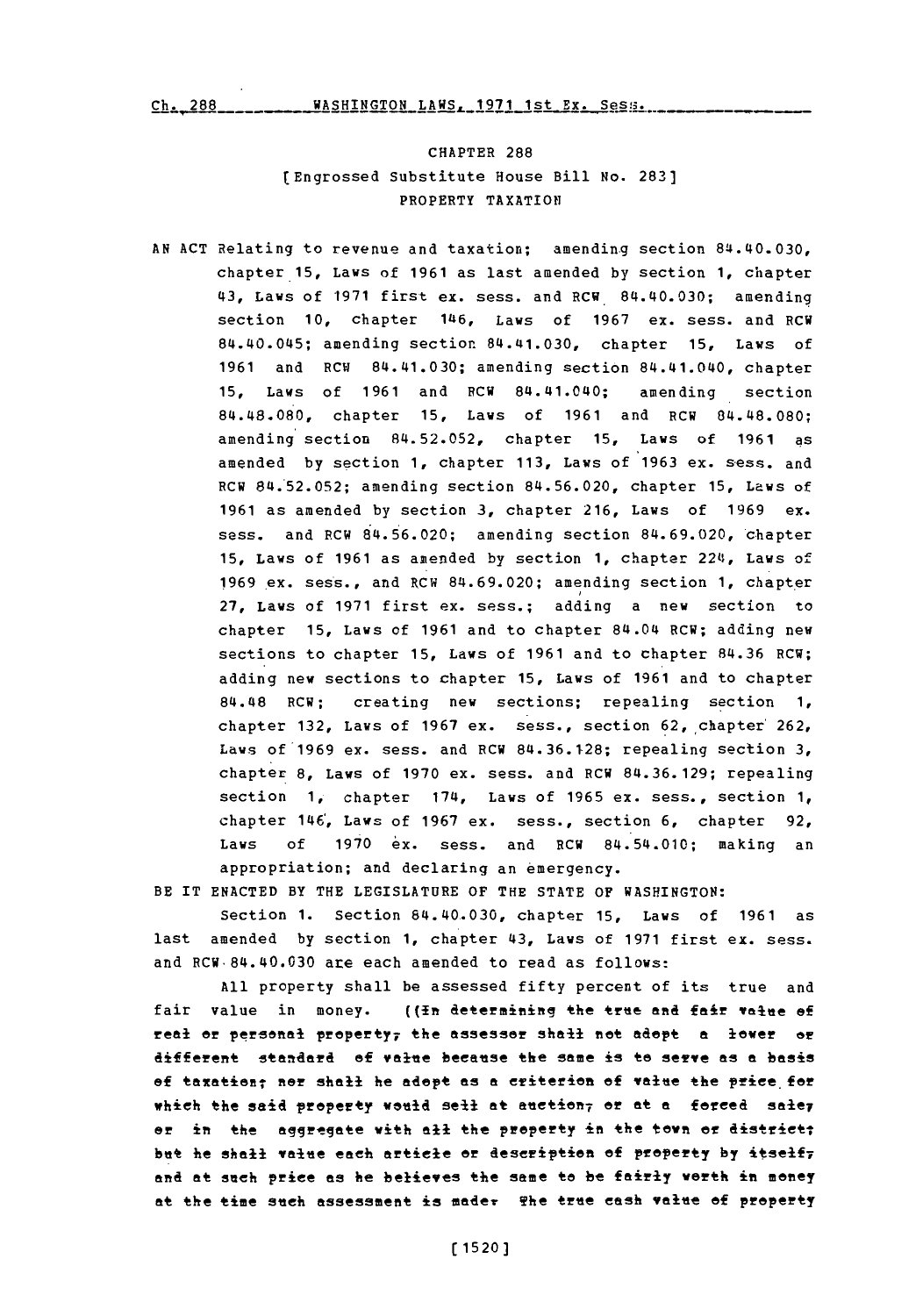shall be that value at which the property weud be taken im payment **of a** lest debt fres a solvent debterr **In** assessing any treet or let of real property<sub>7</sub> the value of the land<sub>7</sub> exclusive of *improvements*; shall be determined; also, the value of all improvements and structures thereon and the aggregate value of the property; including all structures and other improvements<sub>7</sub> excluding the value of crops growing on cultivated lands. In valuing any real property on which there is a coal or other mine<sub>7</sub> or stone or other quarry<sub>7</sub> the land shall be valued at sueh price as seh lend **weld** sell at a fairy veluntary sale for easht any imprevements thereen shall be separately valued and assessed as hereinabove provided; and any personal property connected therewith shall be listed7 valned **and** assessed separately as other personal property is assessed under general **hawv))**

Taxable leasehold estates shall be valued at such price as they would bring at a fair, voluntary sale for cash. Notwithstanding any other provisions of this section or of any other statute, when the value of any taxable leasehold estate created prior to January **1, 1971** is being determined for assessment years prior to the assessment year **1973,** there shall be deducted from what would otherwise be the value thereof the present worth of the rentals and other consideration which may be required of the lessee **by** the lessor for the unexpired term thereof: PROVIDED, That the foregoing provisions of this sentence shall not apply to any extension or renewal, made after December **31, 1970** of the term of any such estate, or to any such estate after the date, if any, provided for in the agreement for rental renegotiation.

The true and fair value of real property for taxation purposes including property upon whigh there is a coal or. other mine, or stone or other guarryl shall be based upon the following criteria:

111 Ial Any sales of the property being appraised or similar property with respect to sales made within the past five years. made for cash or adjusted to a cash value by appropriate discounts for sale conditions other than for cash, and less a percentage equal to the average, ordinary and usual direct costs of sale of that type of property, including but not limited to costs of title insurance, legal services. recordipg fees and taxes levied against such sales that are borne **by** the seller. and an amount **ggual** to the customary fees payable to a licensed real estate broker for handling such a sale, such percentage to be determined by studies conducted by the department of revenue. Similar sales, for the purpose of this subsection, shall be sales of property in the same general or gomparable area that are devoted to or to be devoted to the same use as the majority of the property in the area or the property being <u>valued, whichever value is greater. The appraisal shall take into</u>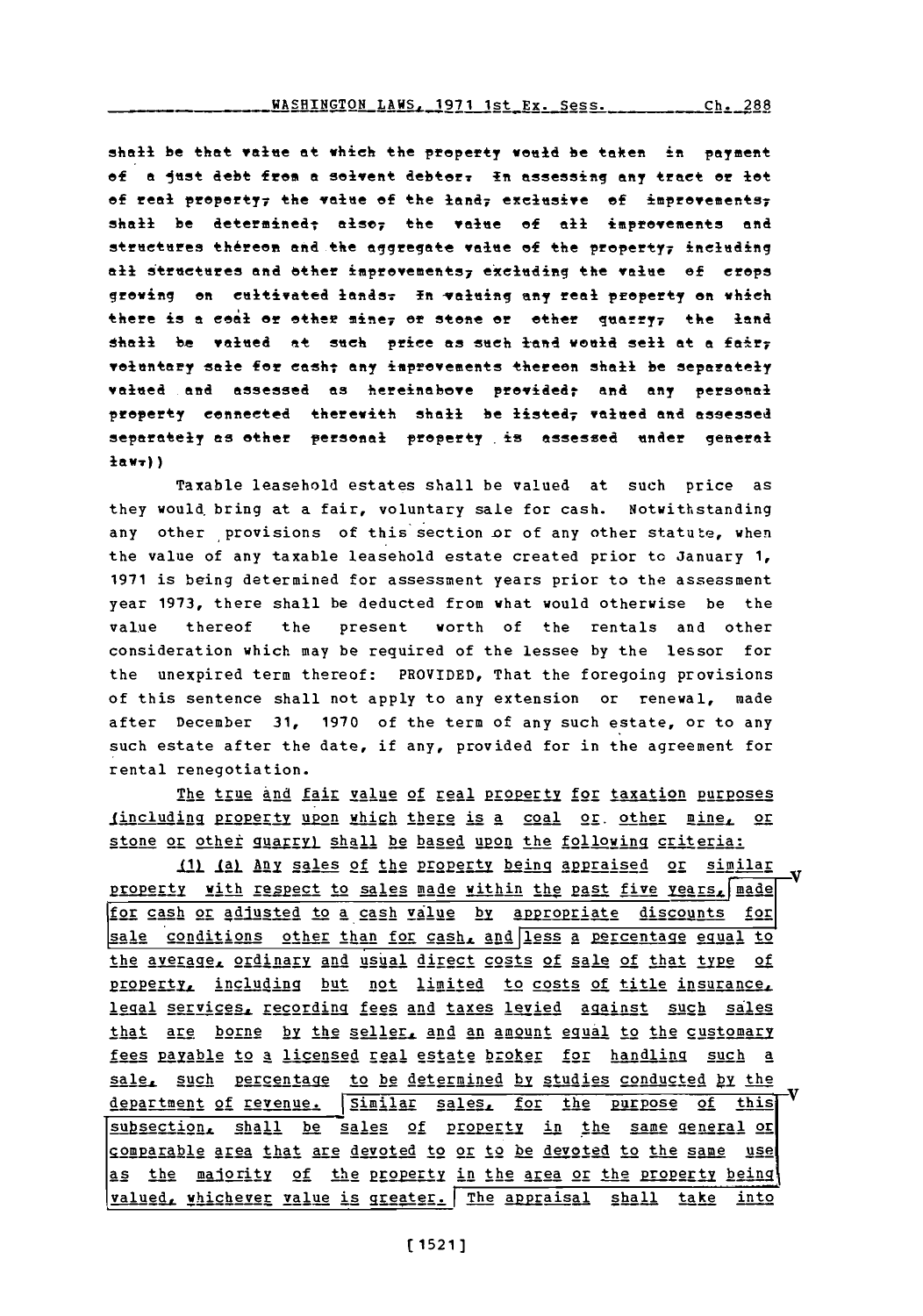$Ch. 288$  WASHINGTON LAWS, 1971 1st Ex. Sess.

consideration political restrictions such as zoning as well as physical and environmental influences. Sales involving deed releases or similar seller-developer financing arragements shall not be used as sales of similar property.

*Ibl* In addition to sales as defined in subsection 111 (a), consideration may be given to cost, cost less depreciation, reconstruction costs less depreciation. or capitalization of income that would be derived from prudent use **of** the progprty. In the case of property of a complex nature, or being used under terms of a franchise from a public agency, or operating as a public utility, or Property not having a record of sale within five years and not having a significant number of sales of similar property in the general area, the provisions of this subsection (1) (b) shall be the dominant factors in valuation. When provisions of this subsection (1) (b) are relied upon for establishing values the property owner shall be advised upon request of the factors used in arriving at such value.

191. **In** val.uing any tract or parcel of real properjy\_ the value **of** the land, exclusive of structures thereon shall be determined also the value of structures thereon, but the valuation shall not exceed the value of the total **propgety** as it exists. In valuing agricultural land, growing grops shall be excluded.

PROVIDED, That the provisions of this subsection **JI) shall** be applicable to all values for use in computing property taxes for the assessment *year 1972 for taxes payable in 1973 and subseguent years.* 

121 Notwithstanding the provisions of 111 (a), (b) and 1cl aboveR whenever any grson has a parcel **of** real prerty, said parcel to be determined by including all contiguous real property in the same ownership, the value of which he believes to be less than one hundred thousand dollars, he may establish the value of such property for taxation purposes by unconditionally offering such property for sale for cash through a licensed real estate broker for a period of at least ninety jays at ten percent over his own stated value: PROVIDED, That this shall not be his only or sole defense against overvaluation. The ninety **day** period shall commence to run following publication **by** the broker of the first advertisement of the offer including the location of the property, which advertisement shall appear in a newspaper of general circulation in the county where the **p21pelty** is situated and at least once each week for four successive weeks. A person electing to proceed under provisions of this subsection shall file a notice of such intent with the assessor prior to July **15** and proof of the sale offering on or before October 15th.

**NEW** SECTION. Sec. 2. There is added to chapter **15,** Laws of **1961** and to chapter 84.40 RCW, a new section to read as follows:

**(1)** Upon review **by** any court, or appellate body, of a determination of the valuation of property for purposes of taxation,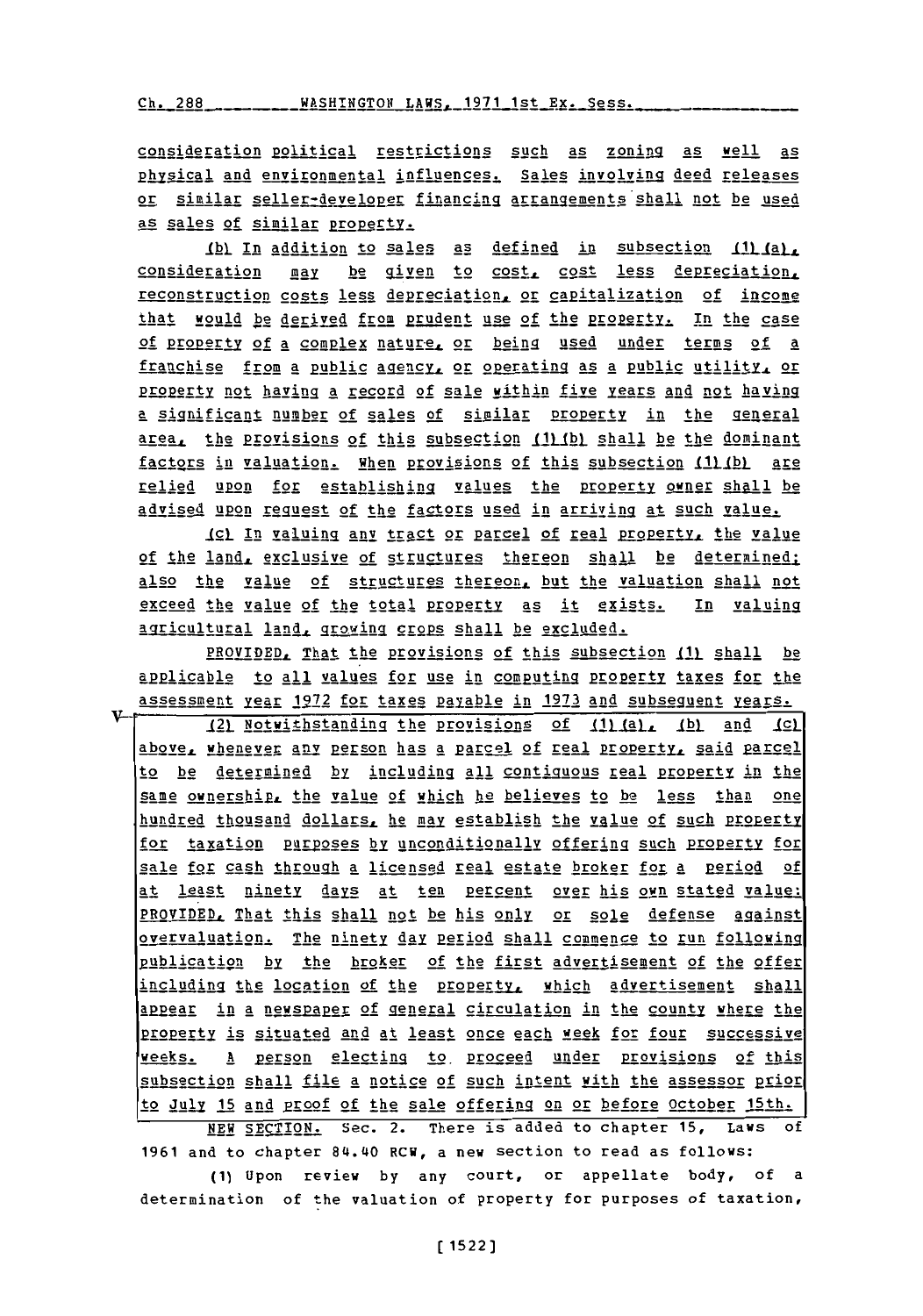**WASHINGTON LAWS, 1971 1st Ex. Sess. 288** 

it shall be presumed that the determination of the public official charged with the duty of establishing such value is correct but this presumption shall not be a defense against any correction indicated **by** clear, cogent and convincing evidence.

(2) In any administrative or judicial proceeding pending upon the effective date of this **1971** amendatory act or arising from the property revaluation under the provisions of section **14,** chapter **282,** Laws of **1969** ex. sess., and section **1,** chapter **95,** Laws of **1970** ex. sess., the provisions of this section will apply. This paragraph shall not be construed so as to limit in any way the provisions of subsection (1) of this section. In the event any final court decision holds any action of a county in valuing real property to have been performed illegally or unconstitutionally, the county assessor shall notify all property owners within that county whose property valuation may be affected **by** the court's decision. The notification required **by** this section may be **by** publication in a newspaper of general circulation in the county.

Sec. **3.** Section **84.56.020,** chapter **15,** Laws of **1961** as amended **by** section **3,** chapter **216,** Laws of **1969** ex. sess. and RCW 84.56.020 are each amended to read as follows:

The county treasurer shall be the receiver and collector of all taxes extended upon the tax rolls of the county, whether levied for state, county, school, bridge, road, municipal or other purposes, and also of all fines, forfeitures or penalties received **by** any person or officer for the use of his county. All taxes upon real and personal property made payable **by** the provisions of this title shall be due and payable to the treasurer as aforesaid on or before the thirtieth day of April in each year, after which date they shall become delinquent, and interest at the rate of five percent per annum on not more than five hundred dollars of delinguent taxes on real property for a single year in any county shall be charged and interest at the rate of ten percent per annum shall be charged upon the balance of such unpaid taxes and upon unpaid personal property taxes from the date of delinquency until paid: PROVIDED, That when the total amount of tax on any lot, block or tract of real property payable **by** one person is ten dollars or more, and if one-half of such tax be paid on or before the said thirtieth day of April, then the time for payment of the remainder thereof shall be extended and said remainder shall be due and payable on or before the thirty-first day of October following, after which date such remaining one-half shall become delinquent, and interest at the rate of five percent per annum on not more than five hundred dollars of delinquent taxes for a single year in any county shall be charged and interest at the rate of ten percent per annum shall be charged upon the balance of said remainder from the date of delinquency until paid: PROVIDED,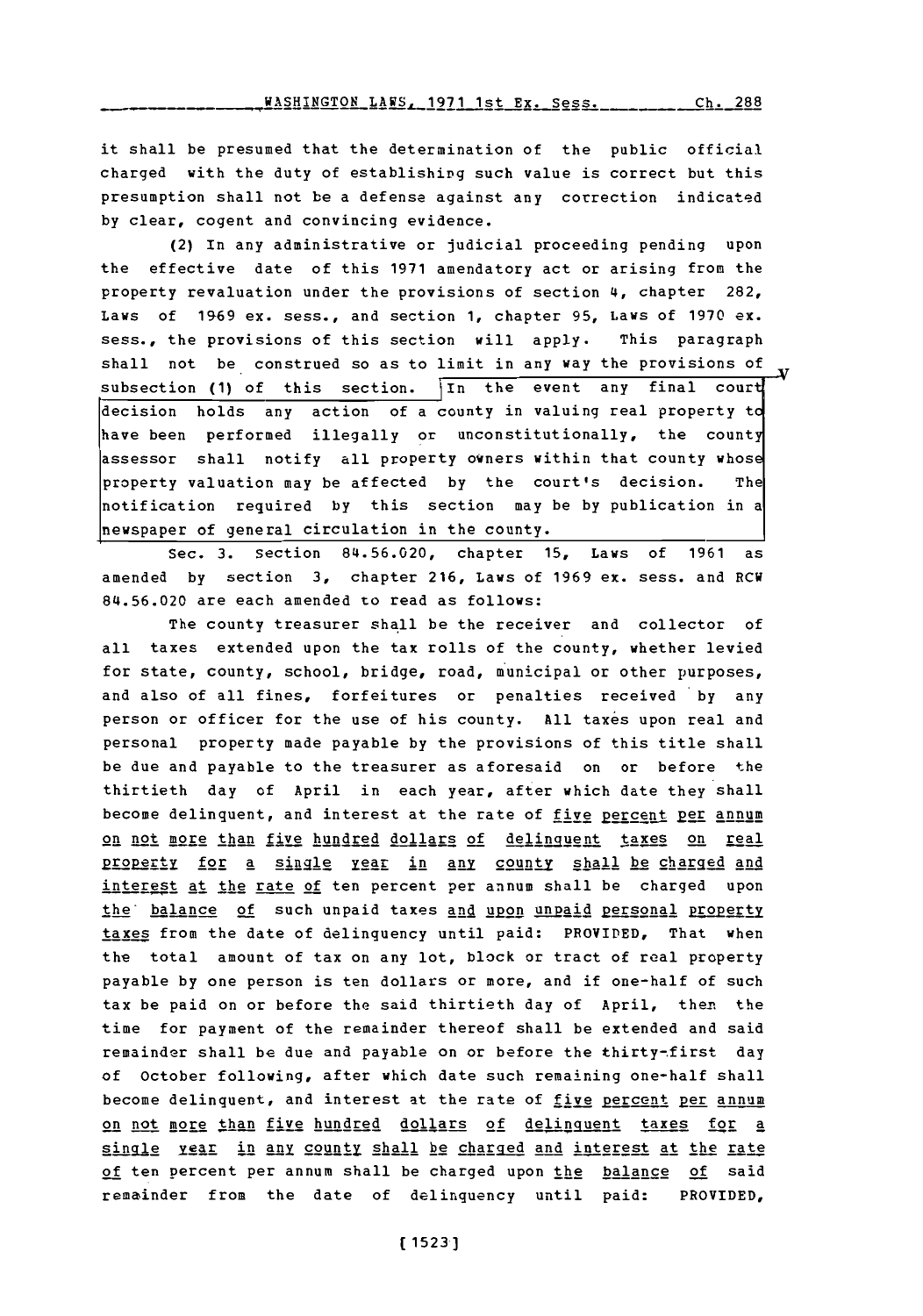## $Ch. 288$  \_\_\_\_\_\_\_\_\_ WASHINGTON LAWS \_ 1971 1st Ex. Sess.

FURTHER, That when the total amount of personal property taxes falling due in any year, payable **by** one person, is ten dollars or more, and if one-half of such taxes **be** paid on or before said thirtieth day of April then the time for payment of the remainder thereof shall be extended and said remainder shall be due and payable on or before the thirty-first day of October following, after which date such remaining one-half shall become delinquent, and interest at the rate of ten percent per annum shall be charged upon said remainder from the date of delinquency until paid. **All** collections of interest on delinquent taxes shall be credited to the county current expense fund; but the cost **of** foreclosure and sale of real property, and the fees and costs of distraint and sale of personal property, for delinquent taxes, shall, when collected, be credited to the operation and maintenance fund of the county treasurer prosecuting the foreclosure or distraint or sale; and shall be used **by** the county treasurer as a revolving fund to defray the cost of further foreclosure, distraint and sale for delinquent taxes without regard to budget limitations.

**NEW** SECTION. Sec. 4. There is added to chapter **15,** Laws of **1961** and to chapter **84.36** RCW a new section to'read as follows:

A person shall be exempt from any legal obligation to pay a percentage of the amount **of** real property taxes due and payable in **1972** and subsequent-years as the result of the levy **of** additionail taxes in excess of regular property tax levies as that term is defined in section **13** of this **1971** amendatory act, as now or hereafter amended, and/or from such regular property tax levies in accordance with the following conditions:

**(1)** The property taxes must have been imposed upon a residence which has been regularly occupied **by** the person claiming the exemption during the two calendar years preceding the year in which the exemption claim is filed; or the property taxes must have been imposed upon a residence which has been regularly occupied **by** the person claiming the exemption during the preceding calendar year and the person claiming the exemption must also have been a resident **of** the state of Washington for the last three calendar years preceding the year in which the claim is filed.

(2) The person claiming the exemption must have owned, at the time of filing, in fee, or **by** contract purchase, the residence on which the property taxes have been imposed. For purposes of this subsection, a residence owned **by** a marital community shall be deemed to be owned **by** each spouse..

**(3)** The perspn claiming the exemption must have been sixty-two years of age or older on January 1st of the year in which the exemption claim is filed, or must have been, at the time of filing, retired from regular gainful employment **by** reason of physical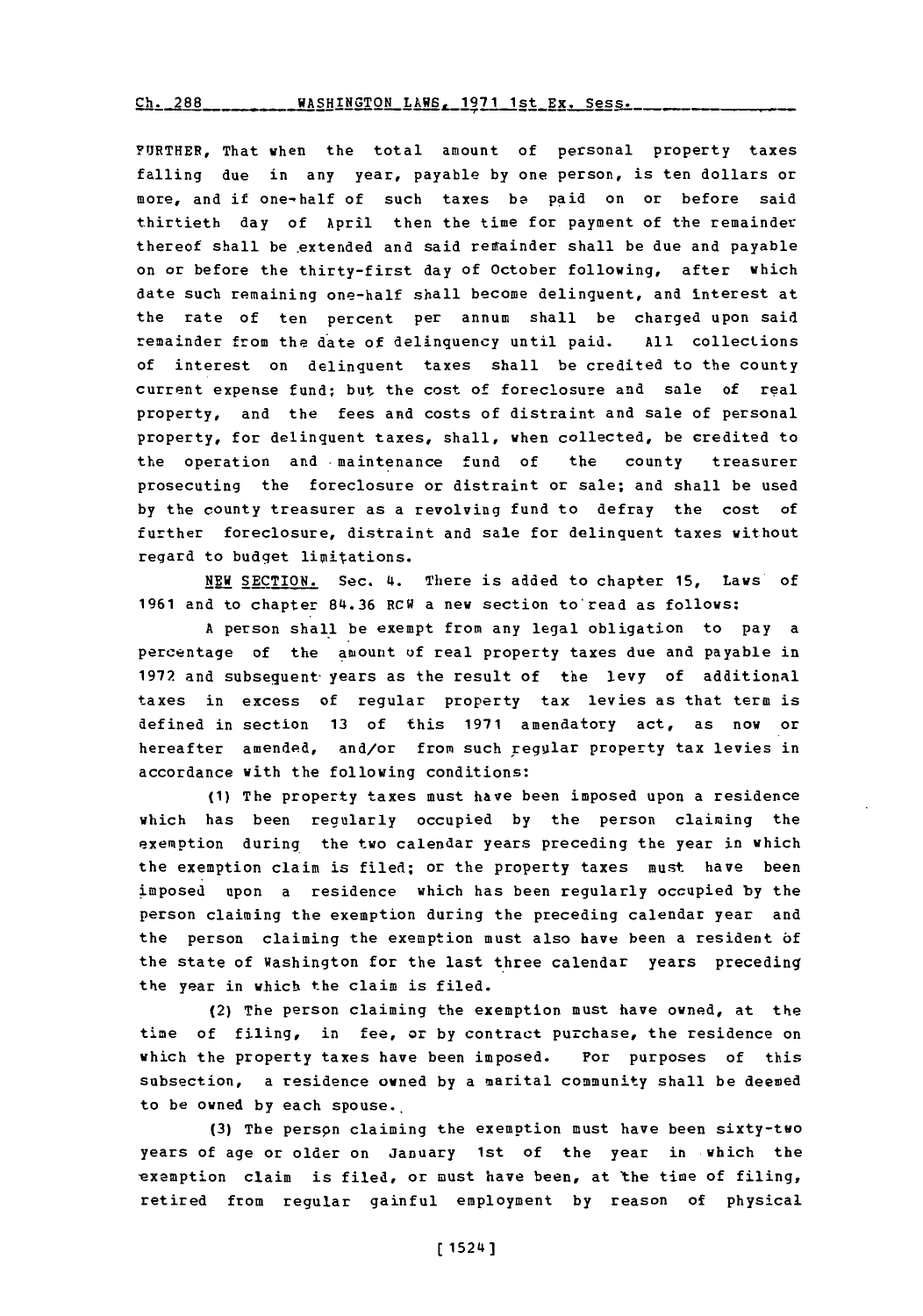disability.

(4) No person who, during the preceding calendar year, has regularly occupied the residence on which the taxes have been imposed shall have received during the preceding calendar year any earnings of the type and amount which would cause any deduction from social security benefits for a recipient of such benefits pursuant to 42 **U.S.C.** 403 as in effect on the effective date of this'1971 amendatory act: PROVIDED, That the earnings of any occupant living with and paying rent to the person claiming exemption shall not be included in the determination of the eligibility of such person for the exemption.

**(5)** The amount that the person shall be exempt from an obligation to pay shall be calculated, on the basis of the combined income, from all sources whatsoever, of the person claiming the exemption and his or her spouse for the preceding calendar year, in accordance with the following schedule:

| Income            | Percentage of Excess |
|-------------------|----------------------|
| Range             | Levies Exemption     |
| $$4,000$ or less  | One hundred percent  |
| $$4,001 - $6,000$ | Fifty percent        |
|                   |                      |

PROVIDED, HOWEVER, That, solely with respect to a person within the income range of \$4,000 or less, in the event that taxes due and payable include no excess levies or include excess levies less than **\$50.00,** the amount of the exemption shall be **\$50.00** and the difference shall be attributed pro rata to regular property tax levies of each of the taxing districts.

This section shall be effective as to claims made in **1971** and subsequent years with respect to taxes due and payable in **1972** and subsequent years.

**NEW SECTION.** Sec. **5.** There is added to chapter **15,** Laws of **1961** and to chapter 84.36 RCW a new section to read as follows:

For the purposes of section 4 of this **1971** amendatory act:

**(1)** The term "residence" shall mean a single family dwelling unit whether such unit be separate or part of a multiunit dwelling, including the land on which the dwelling stands not to exceed one acre. The term shall also include a single family dwelling situated upon lands the fee of which is vested in the' United States or any instrumentality thereof including an Indian tribe or in the state of Washington, and notwithstanding the provisions of RCW 84.04.080, 84.04.090 or 84.40.250, such a residence shall be deemed real property.

(2) The term "preceding calendar year" shall mean the calendar year preceding the year in which the claim for exemption is to be made.

**All** claims for exemption shall be made and signed **by** the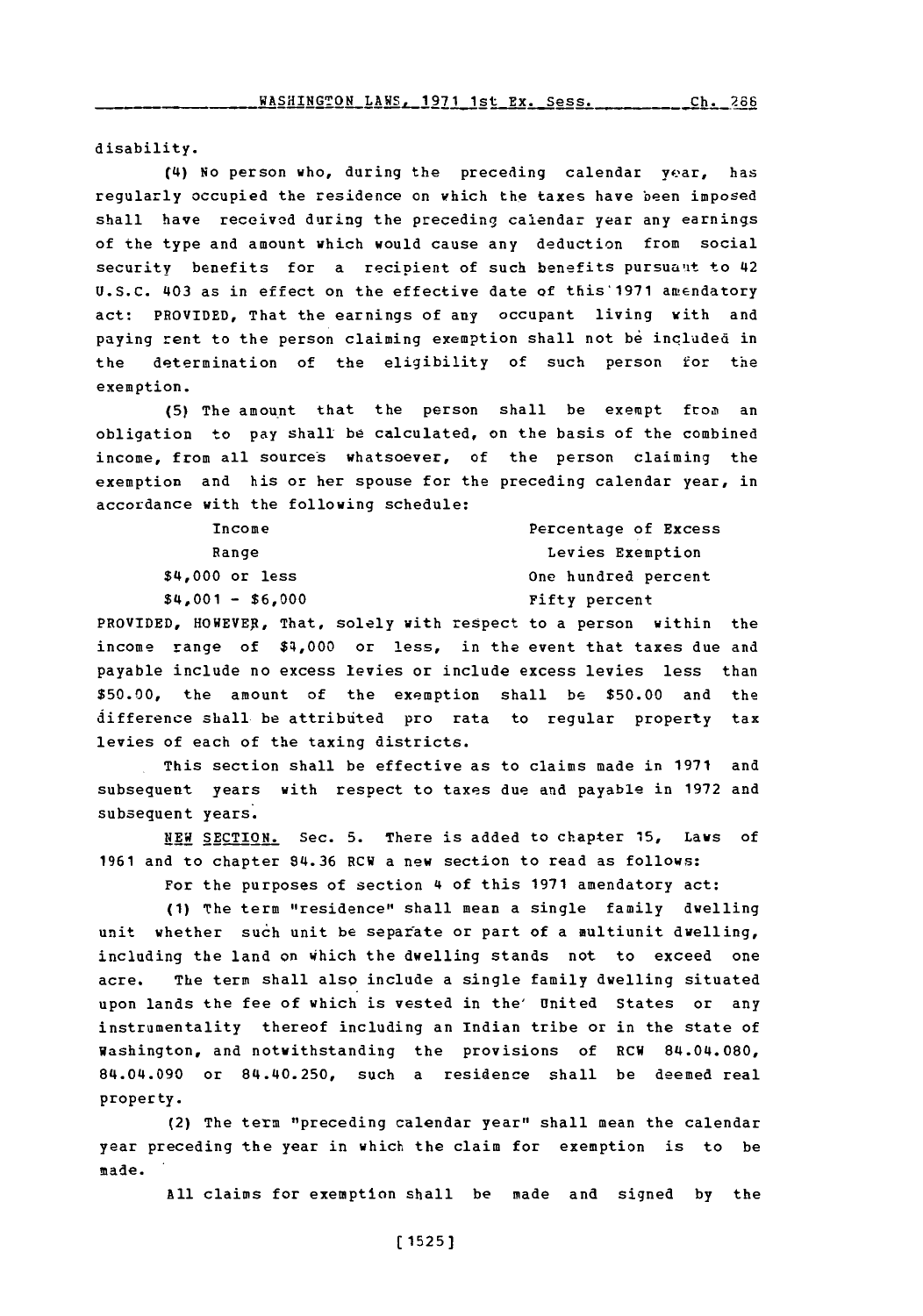**gh.** 289WASHINGTON **LAWS, 1971** 1st Ex. Sess.

person entitled to the-exemption, **by'** his or her attorney in fact or in the event the residence of such person is under mortgage or purchase contract requiring accumulation of reserves out of which the holder of the mortgage or contract is required to pay real estate taxes, by such holder or by the owner, either before a notary public or the county assessor or his deputy in the county where the real property is located. Any person signing a false claim shall be subject to perjury.

Claims for exemption under section **4** of this **1971** amendatory act shall be made annually and filed between January 2 and July **<sup>1</sup>**of the year in which the property tax levies are imposed and solely upon forms as prescribed and furnished **by** the department of revenue: PROVIDED, That for **1971** such claims shall be filed between January 2 and August **1.**

The department is hereby directed to publicize the qualifications and manner of making claims pursuant to sections **4** and **5,** through communications media, including such paid advertisements or notices as it deems appropriate.

Sec. **6.** Section 84.141.030, chapter **15,** Laws of **1961** and RCW 84.41.030 are each amended to read as follows:

((Each county assessor shall commence, immediately if possible<sub>7</sub> but no later than danuary 47 49567 a comprehensive program of revaluation of all taxable property within his respective county: Such program shall progress at a rate which will result in the revaluation of all taxable property within the county before June 47 **4956v))** Each count! assessor shall ((+hereafter)) maintain an active and systematic program of revaluation on a continuous basis, and shall establish a revaluation schedule which will result in revaluation of all taxable real property within the county at least once each four years. **((\*** eepy **of** such schedule shall be filed **by** each assesser with the tax commission before Betober 457 4956r))

Sec. **7.** Section 814.141.0140, chapter **15,** Laws of **1961** and RCW 814.141.0140 are each amended to read as follows:

Each county assessor shall cause real property being valued to be physically inspected ((and shail require such examination as will)) at least once every four years in order to provide adequate data from which to make accurate valuations. ((Property which may **hae. been revalued** after physieal examinatien **by** the assessor subsequent to Hay  $34$ 7  $1954$ 7 shall be considered to have been revalued pursuant to the regniresents **of** this ehapter7)) During the intervals between each physical inspection of real property, the valuation of such property may be adjusted to its current true and fair value. such adjustments to be based upon appropriate statistical data: PROVIDED, That such adjustments shall not be made with respect to property revalued in 1970 for taxes payable in 1971, when such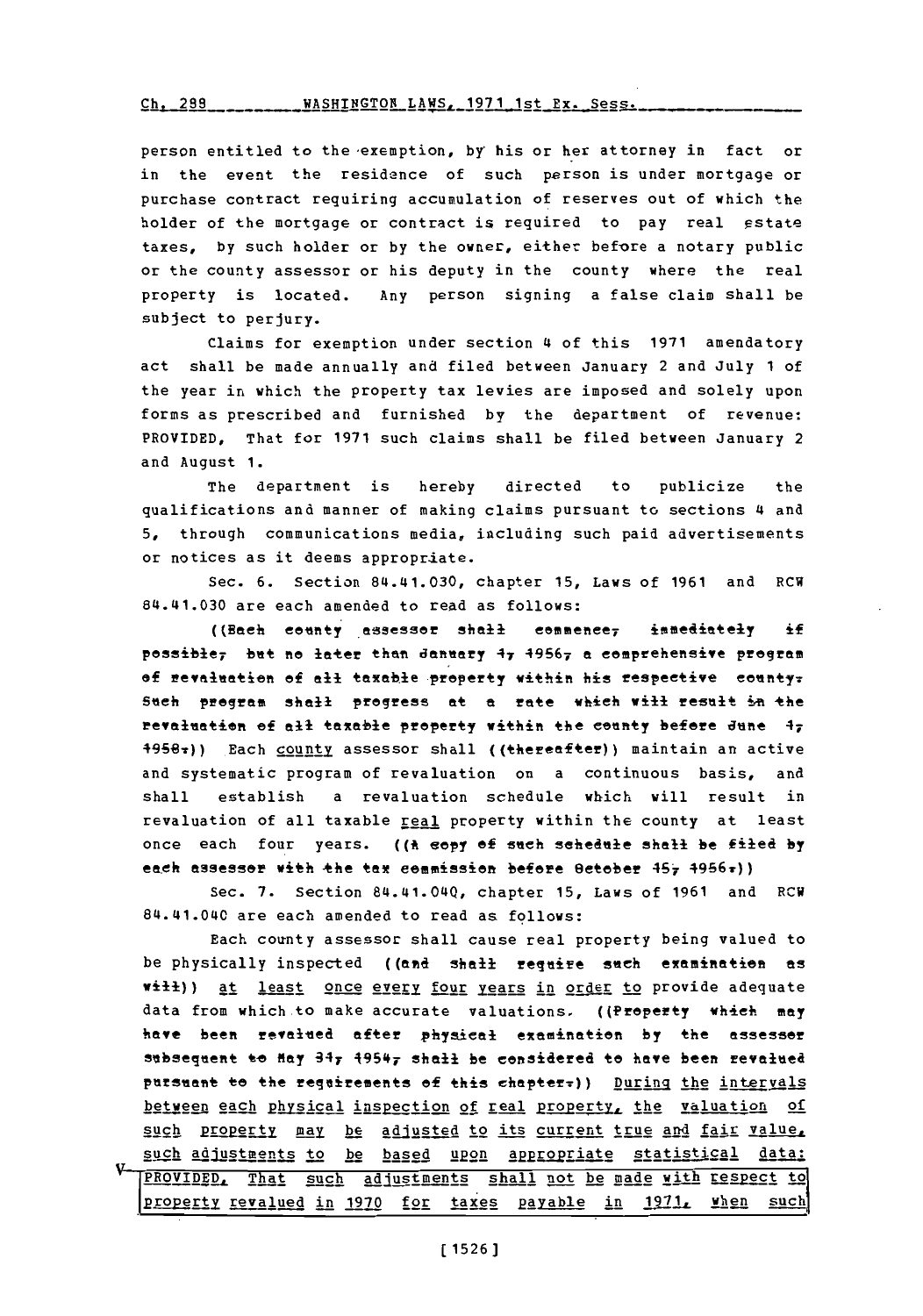property was revalued in accordance with a cyclical revaluation program approved by the department of revenue except such adjustments **Ma be** Made to reduce values of such revalued property to reflect decreased true and fair value or to reflect the use of the criteria 'for valuation Provided in this **1971** amendatorv act: PROVIDED FURTHER, That such adjustments may be made with respect to such revalued property in a county without restriction after all the property within the county has been revalued in accordance with such<br>cyclical revaluation Program.

The assessor may require property owners to submit pertinent data respecting taxable property in their control including data respecting any sale or purchase of said property within the past five years, the cost and characteristics of any improvement on the property and other facts necessary for appraisal of the property.

**NEW** SECTION. Sec. **8.** There is added to chapter **15,** Laws of **1961** and to chapter 84.L48 RCW a new section to read as follows:

The board of equalization shall reconvene on the first Monday **of** August for the purpose of equalizing valuations of real property within the county. Such equalization shall be accomplished in the following manner:

**(1)** The department of revenue shall certify to the board the ratio of the assessed valuation of locally assessed property in the county to the true and. fair value of such property, based upon assessed values established without regard to equalization accomplished pursuant to this section (hereinafter referred to as the "tentative county indicated ratio"). The department shall also certify the ratio of the assessed valuation of locally assessed property in those geographical areas in the county which have been revalued pursuant to a cyclical revaluation program approved **by** the department of revenue to the true and fair value of such property (hereinafter referred to as the "revaluation ratio"). **if,** pursuant to the cyclical revaluation program, land alone or improvements alone have been revalued for any assessment year, the revaluation ratio shall be for land alone, or improvements alone, as appropriate, or such combination thereof as is appropriate. The board shall review the revaluation ratio so certified, and may accept, reject, or modify the ratio.

(2) If the revaluation ratio, as determined **by** the board, exceeds one hundred and ten percent of the tentative county indicated ratio, the board shall order the assessor, in accordance with the provisions of section **7** of this **1971** amendatory act, to reduce **by** a uniform percentage the true and fair values of land, improvements, or both. as appropriate, within the geographical areas covered **by** the revaluation ratio **by** a uniform percentage such that the revaluation ratio shall equal the tentative county indicated ratio. The board

**Ch. 288**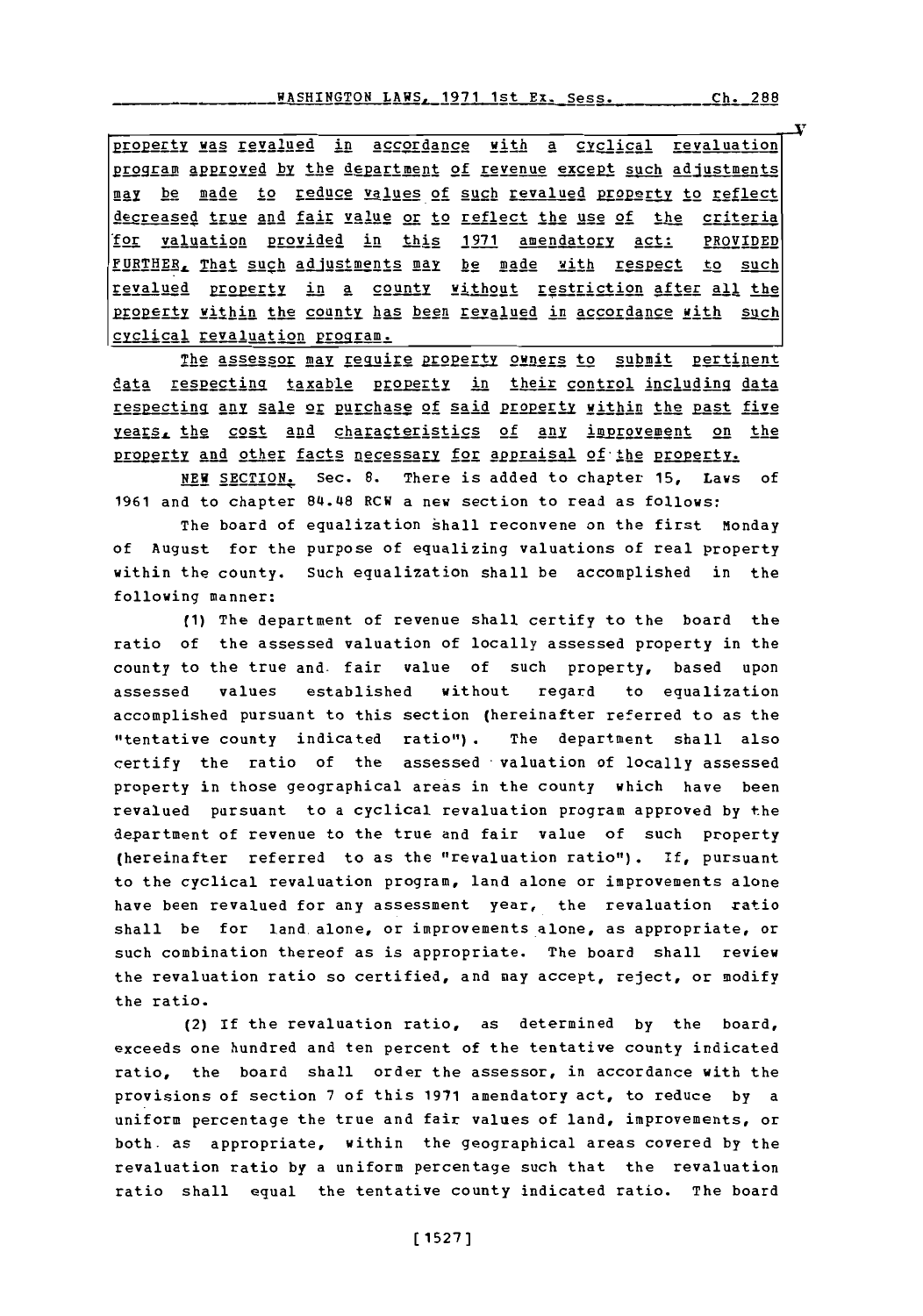Ch. 288 ... \_\_\_\_\_\_\_ WASHINGTON LAWS, 1971 1st Ex. Sess.

shall also order the assessor to make appropriate similar adjustments to properties valued in the same year. For the purpose **of** administrative convenience, such reductions may be accomplished, in lieu of actual changes in the assessment rolls, **by** the assessor certifying to the treasurer the percentage adjustment for the geographical areas involved, on the basis of which the treasurer shall adjust the amount of taxes otherwise payable.

sec. **9.** Section 84.48.080, chapter **15,** Laws of **1961** and RCW 84.48.080 are each amended to read as follows:

((The members of the tax commission shall constitute the state board of equalization; the chairman of the tax, commission shall be the **president** of the board<sub>7</sub> and the secretary of the tax commission shali be the secretary thereof. The board shall remain in session not to exceed thirty, taysi **it may** aijosrn free **day** to day7 and employ sneh clerical assistance as may be deemed necessary to facilitate *its* laborsy The board shall meet annunally en the !First **day** after the first day of *hugust; Saturdays; Sundays* and holidays excepted; at the office of the tax commission, and)) Annually during the month of August, the department of revenue shall examine and compare the returns of the assessment of the property in the several counties of the state, and the assessment of the property of railroad and other companies assessed **by** the **((+am** commission)) department, and proceed to equalize the same, so that each county in the state shall pay its due and just proportion of the taxes for state purposes for such assessment year, according to the ratio the valuation of the property in each county bears to the total valuation of all property in the state.

First. ((They)) The department shall classify all property, real and personal, and shall raise and lower the valuation of any class of property in any county to a value that shall be equal **((and** uniform)), so far as possible, to the true and fair value of such class as **of** IABAnujY 1st of the curent **yreAr** ((in every part **of** the  $\texttt{state}$ )) for the purpose of ascertaining the just amount of tax due from each county for state purposes. Such classification may **be** on the basis of types of property, geographical areas, or both.

Second. The ((secretary)) department shall keep a full record of ((the)) its proceedings ((of the board<sub>r</sub>)) and the same shall be published annually **by** the ((state tax eeamission)) department.

Third. ((They)) The department shall have authority to adopt ((the)) rules and regulations ((far the government **Of** the bedrd7 and)) to enforce obedience to its orders in all matters in relation to the returns of county assessments, and the equalization of values by ((said beard)) the department.

The ((state board of equalization)) department shall levy the state taxes authorized by law: PROVIDED, That the amount levied in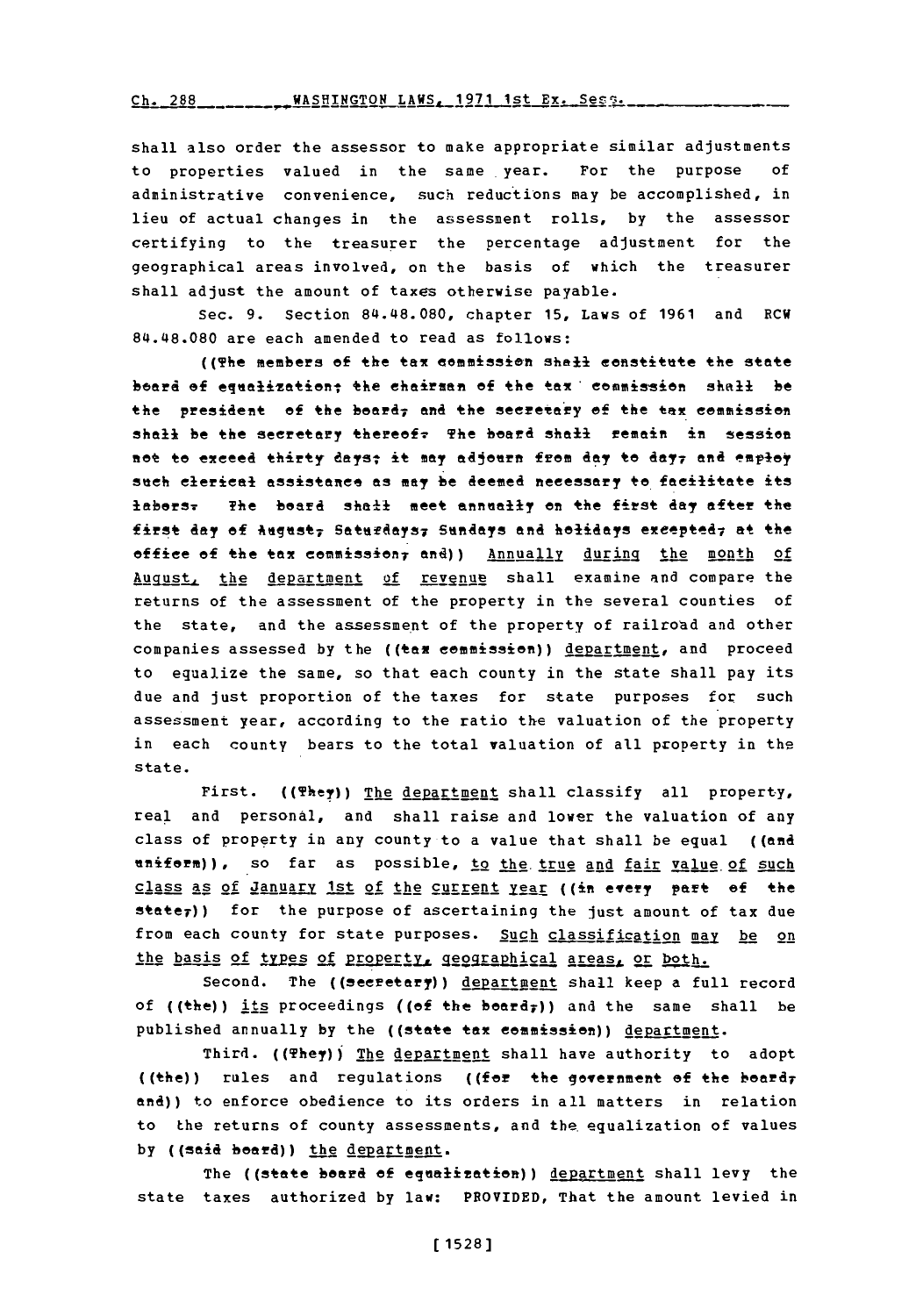#### **WASHINGTON LAWS, 1971 1st Ex. Sess. 66.288**

any one year for general state purposes shall not exceed the lawful millage on the dollar of the assessed value of the property of the entire state, which assessed value shall be fifty percent of the true and fair value of such property in money; and shall apportion the amount of tax for state purposes levied by the ((beard)) department, among the several counties, in proportion to the valuation of the taxable property of the county for the year as equalized **by** the ((beard)) <u>department</u>.

((Withift three **day's))** After the completion of the duties hereinabove prescribed, the ((president and secretary of the beard)) director of the department shall certify the record of the proceedings of the ((board)) department under this section, the tax levies made for state purposes and the apportionment thereof amonig the counties, to the state auditor.

**NEW** SECTION. Sec. **10.** The indicated county ratios determined **by** the department of revenue for **1970,** as adjusted for the purposes of reflecting 'compliance with chapter 84.41 RCW, are hereby adopted, confirmed, and approved.

**NEW SECTION.** Sec. **11.** There is added to chapter **15,** I4aws of **1961** and to chapter 84~.48 RCW a new section to read as follows:

The county commissioners or governing board of any county may designate one or more persons to act as a property tax advisor to any person liable for payment of property taxes in the county. **A** person designated as a property tax advisor shall not be an employee of the assessor's office or have been associated in any way with the determination of any valuation of property for taxation purposes that may be the subject of an appeal. **A** person designated as a property tax advisor may be compensated on a fee basis or as an employee **by** the county from any funds available to the county for use in property evaluation including funds available from the state for use in the property tax revaluation program.

The property tax advisor shall perform such duties as may be set forth **by** resolution of the county commissioners or other governing authority.

If any board of county commissioners elect to designate a property tax advisor, they shall publicize the services available.

**NEW** SECTION. Sec. 12. The amendment or repeal of any statutes **by** this **1971** amendatory act shall not be construed as invalidating, abating or otherwise affecting any existing right acquired or any liability or obligation incurred under the provisions of the statutes amended or repealed. Such amendment or repeals shall not affect the right of any person to make a claim for exemption during the calendar year **1971** pursuant to RCW **84.36.128.**

**NEW SECTION.** Sec. **13.** There is added to chapter **15,** Laws of **1961** and to chapter 84.04 RCW a new section to read as follows: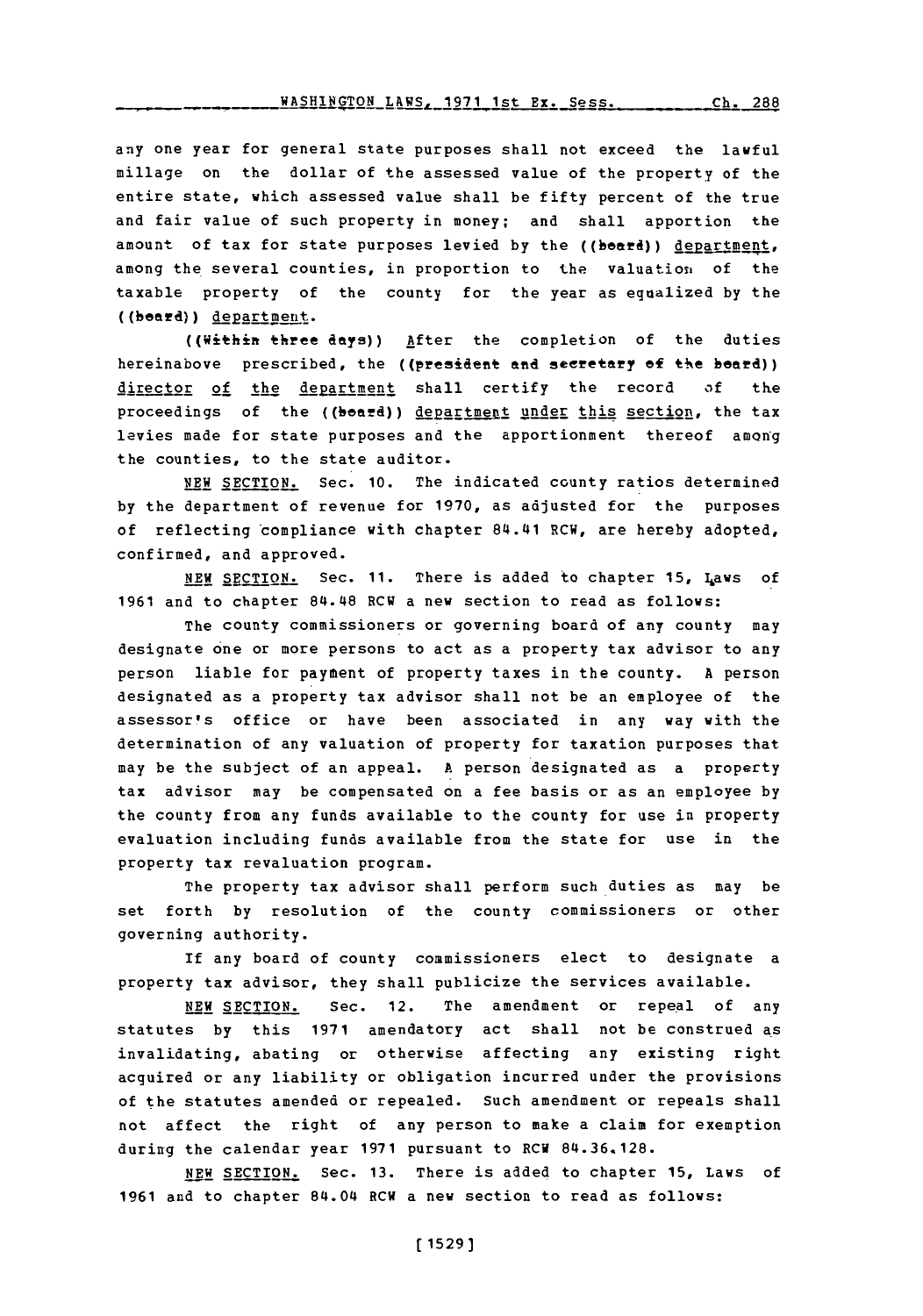Ch. 288 WASHINGTON LAWS, 1971 1st Ex. Sess.

The term "regular property taxes" and the term "regular property tax levy" shall mean a property tax levy **by** or for a taxing district which levy is subject to the aggregate limitation set forth in RCW **84.52.050,** as now or hereafter amended, or which is imposed **by** or for a port district or **a** public utility district.

Sec. 14. Section 84.69.020, chapter **15,** Laws of **1961** as amended **by** section **1,** chapter 224, Laws of **1969** ex. sess., and RCW **84.69.020** are each amended to read as follows:

On order of the board of county commissioners or other county legislative authority of any county, ad valorem taxes paid before or after delinquency shall be refunded if they were:

**(1)** Paid more than once; or

(2) Paid as a result of manifest error in description; or

**(3)** Paid as a result of a clerical error in extending the tax rolls; or

(4) Paid as a result of other clerical errors in listing property; or

**(5)** Paid with respect to improvements which did not exist on assessment date; or

(6) Paid under levies or statutes adjudicated to be illegal or unconstitutional; or

**(7)** Paid as a result of mistake, inadvertence, or lack of knowledge **by** any person exempted from paying real property taxes or a portion thereof pursuant to RCW **84.36.128 ((t** FROVIDE97 That **a** elaim f **or** sneh rfeaftd **is** mnade **on or** before eeteber a6 **of** the year **f** whieh the taxes have been paid)); or

**(8)** ((@erepaid)) Paid or overaid as a result of mistake, inadvertence, or lack of knowledge by either a public official or employee or by any person paying the same ((: PROVIBEB<sub>7</sub> That a claim for such refund is made on or before 0ctober 30 of the year for which the taxes have been overpaid)) or paid as a result of mistake, inadvertence, or lack of knowledge by either a public official or employee or by any person paying the same with respect to real property in which the person paying the same has no legal interest: or

**(9)** Paid on the basis of an assessed valuation which was appealed to the state board of tax appeals and ordered reduced **by** the board: PROVIDED, That the amount refunded shall only be for the difference between the tax paid on the basis of the appealed valuation and the tax payable on the valu'ation adjusted in accordance with the board's order.

No refunds under the provisions of this section shall be made because of any error in determining the valuation of property, except as authorized in subsection **(9).**

NEW SECTION. Sec. 15. Each county treasurer shall report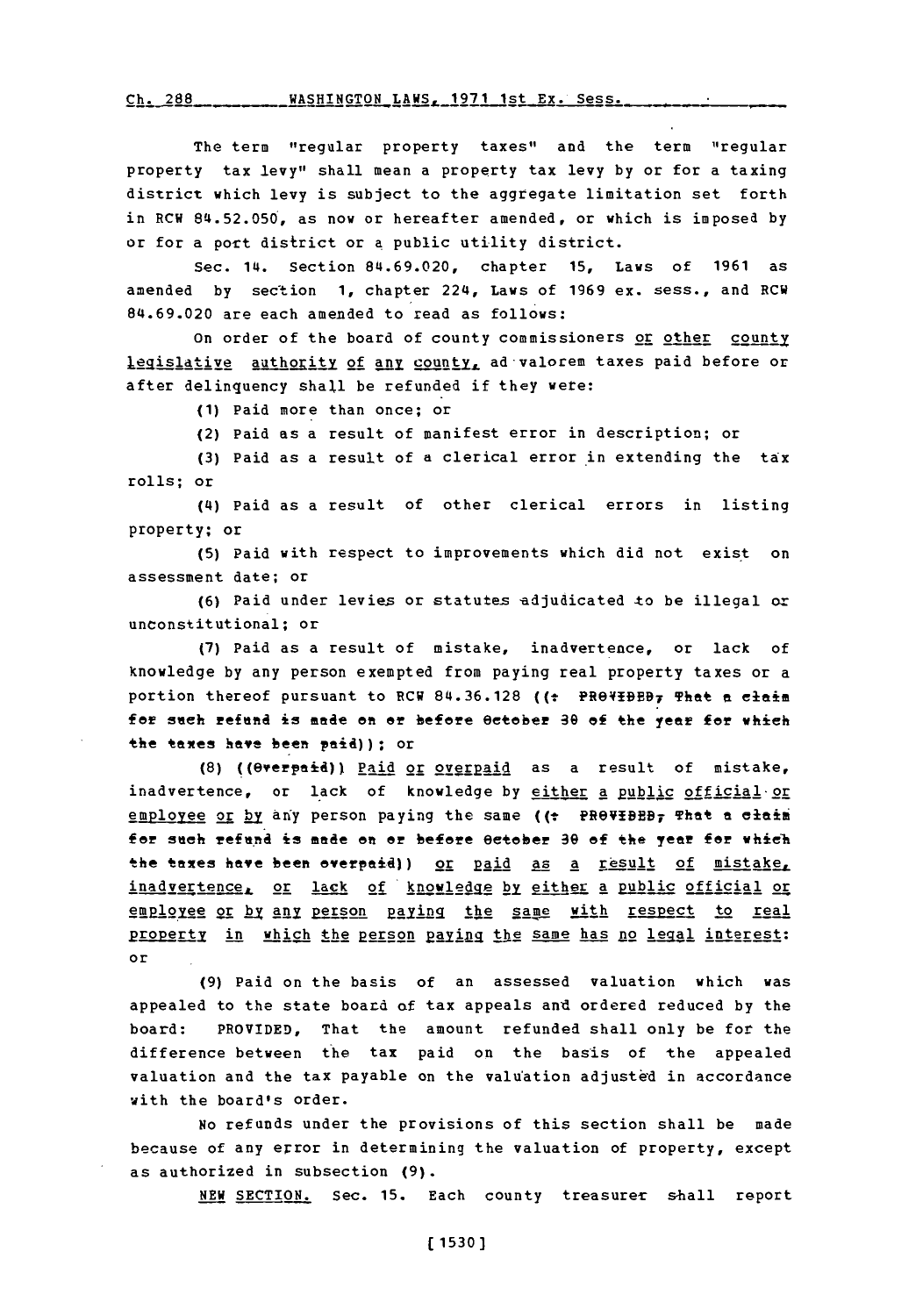annually on January **15,** to the department of revenue, the legislative budget committee and to the press the amount of the property tax revenue for the previous year, the current year and the proposed budget for the ensuing years for each unit of local government within their county. Said report shall indicate the number of dollars available to the unit of local government, the source of such funds, and the percentage of increase or decrease over previous year. school districts reports shall indicate the total dollars received from both state support and local property tax revenues.

Sec. 16. Section 10, chapter 146, Laws of 1967 ex. sess. and RCW 84.40.045 are each amended to read as follows:

On or before June **15** of each year the assessor shall give notice of any change in the true and fair value of real property for the tract or lot of land and any inprovements thereon.

The notice shall contain a statement of both the prior and the new true and fair value and the ratio of the assessed value to the true and fair value on which the assessment of the property is based, and a brief statement of the procedure for appeal to the board of equalization and the time, date, and place of the meetings of the board.

The notice shall be mailed **by** the assessor to the taxpayer ((and a copy thereof shall be sent by the assessor to the legal owner of the property<sub>7</sub> if such is different from the taxpayer and the name and address are known to the assessore

**ht** legal owner may submit his **or its name** and address to the assessor<sub>7</sub> indicating therewith the property ewned by the legal owner and requesting that a copy of the notice be mailed to the legal  $open)$ ).

If any taxpayer, as shown by the tax rolls, holds solely a security interest in the real property which is the subject of the notice, pursuant to a mortgage, contract of sale, or deed of trust, such taxpayer shall, upon written request of the assessor, supply, within thirty days of receipt of such request, to the assessor the name and address of the person making payments pursuant to the mortgage, contract of sale, or deed of trust, and thereafter such person shall also receive a copy of the notice provided for in this section. Failure to comply with such request within the time limitation provided for herein shall make such taxpaver subject to a civil penalty of five dollars for each parcel of real property within the scope of the reguest in which it holds the security interest, the aggregate of such penalties in any one year not to exceed five thousand dollars. The penalties provided for herein shall be recoverable in an action by the county prosecutor, and when recovered shall be deposited in the county current expense fund. The assessor shall make the request provided for by this section during the month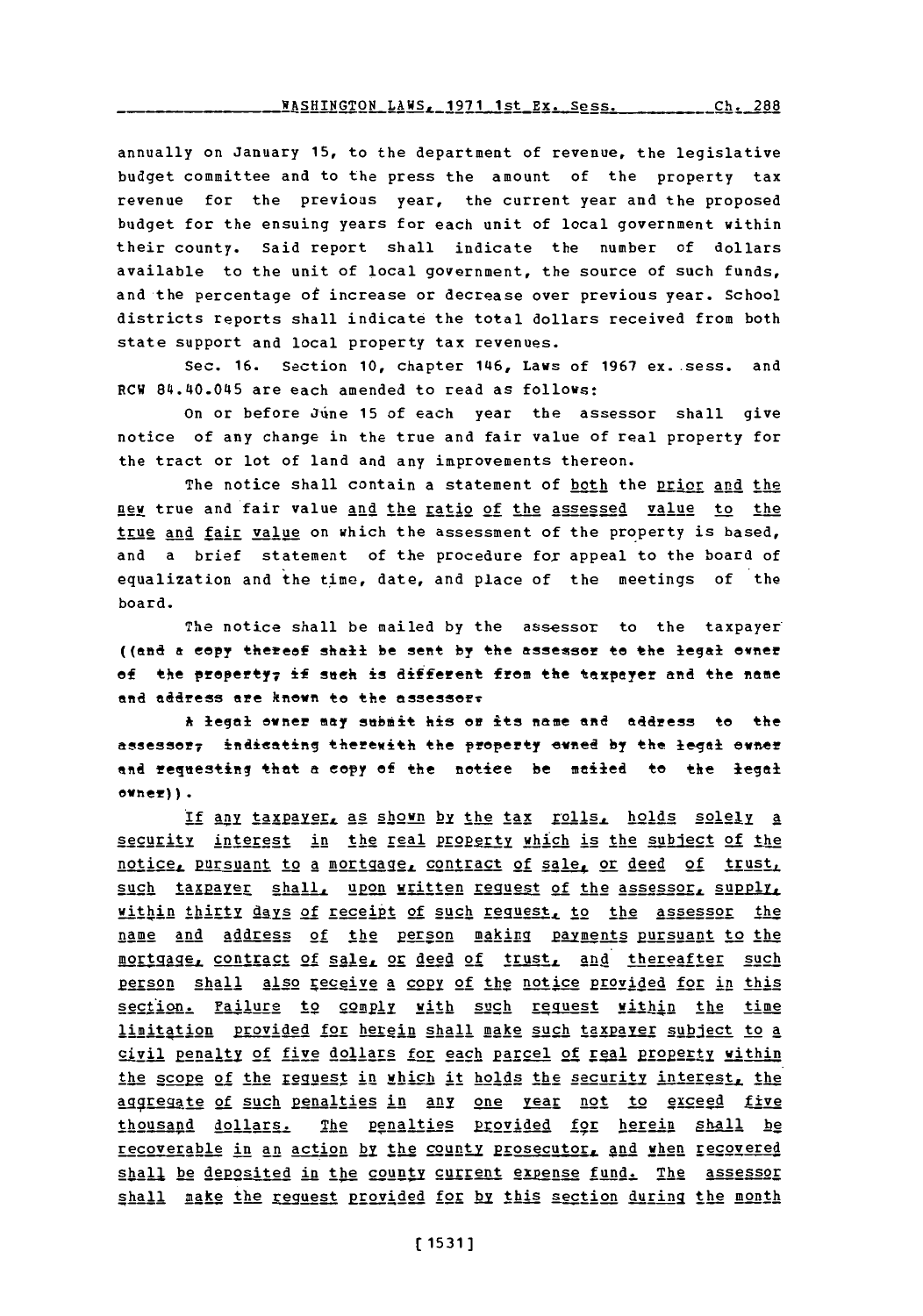Ch- 2RR **WASHTUCTON** LAWS- **1971** 1st **Ex.** Sass.

of April.

sec. **17.** section **1,** chapter **27,** Laws of **1971** first ex. sess. is amended to read as follows:

Any person ((assessing)) haying the responsibility of valuing real property for purposes of taxation ((and)) including persons acting as assistants or deputies to a county assessor under RCW **36.21.011** as now or hereafter amended, shall have first:

**(1)** Graduated from an accredited high school or passed a high school equivalency examination;

2) Had at least one year of experience in transactions involving real property, in' appraisal of real property, or in assessment of real property, or at least one year of experience in a combination of the three;

**(3)** Become knowledgeable in repair and remodeling of buildings and improvement of land, and in the significance of locality and area to the value of real property; and

(4) Become knowledgeable in the standards for appraising property set forth **by** the department of revenue.

The department of personnel shall prepare with the advice of the department of revenue and administer an examination on the subjects of subsections  $(3)$  and  $(4)$ , and no person shall assess real property for purposes of taxation without having passed said examination. **A** person passing said examination shall be certified accordingly **by** the director of the department of personnel: PROVIDED, HOWEVER, That this section shall not apply to any person who prior to the effective date of this act shall have either:

**(1)** Been certified as a real property appraiser **by** the department of personnel.

121 Attended and satisfactorily completed the assessor's school operated jointly by the department of revenue and the **Washington state assessors association: PROVIDED FURTHER, That the** department of revenue shall be required to report to the 1973 legislature as to the extent of compliance to the provision of this section by each county within this state.

**NEW SECTION.** Sec. **18.** There is hereby created a Permanent property tax committee for the purpose of making a thorough examination of the property tax and its administration.

This committee shall consist of eight members: Four senators, two from each political party, to be appointed **by** the president of the senate and four representatives, two from each political party, to be appointed **by** the speaker of the house- of representatives.

Members shall be appointed on or before June **30, 1971,** in the odd-numbered years to serve two year terms. Membership shall not be dependent upon continuation in office.

The initial meeting of the committee shall be held within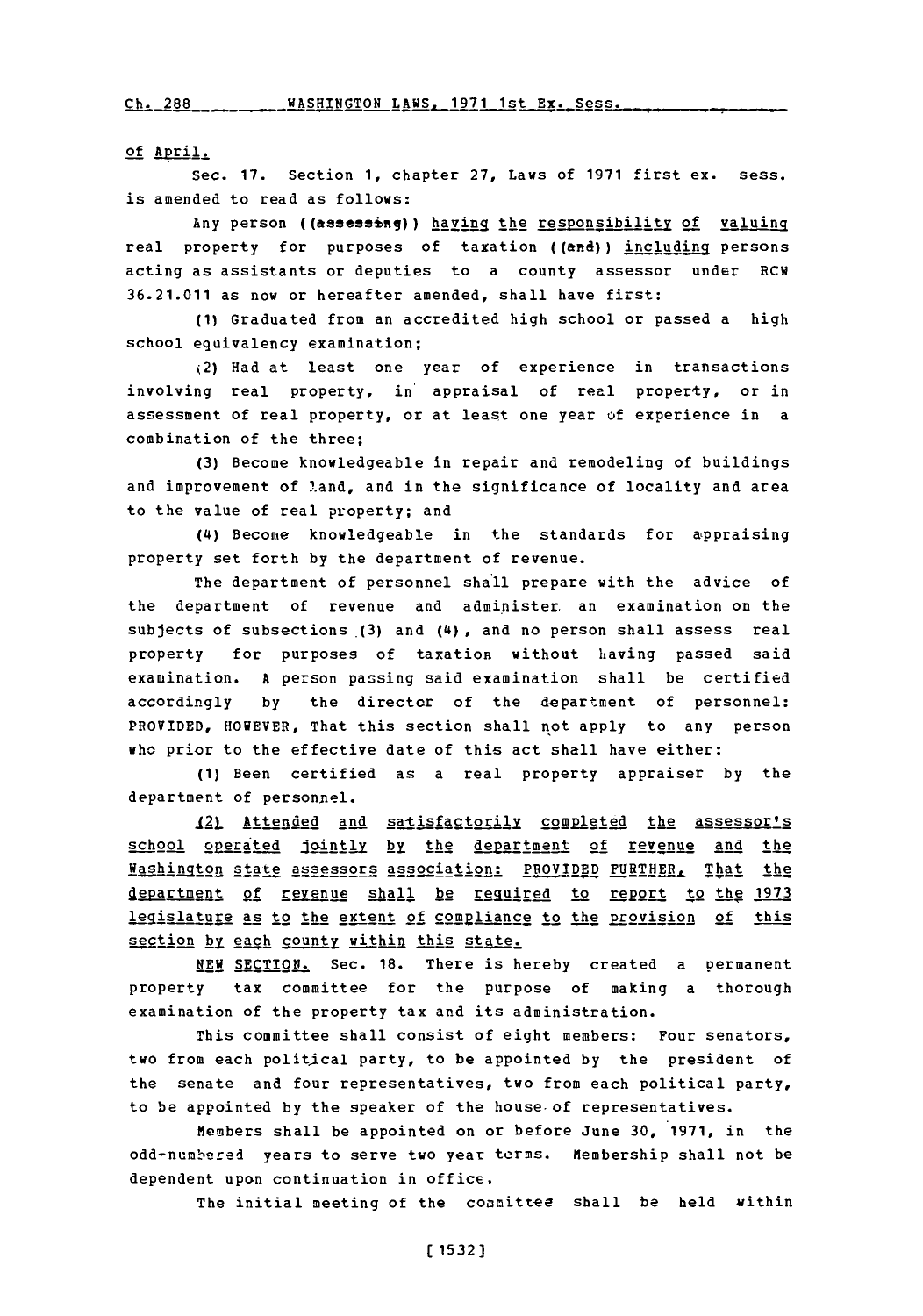sixty days of appointment, and shall be called **by** the chairman of the senate revenue and taxation committee, who shall act as temporary chairman. At such first meeting the committee shall elect a chairman and a vice-chairman. The chairman shall appoint a secretary and such other staff as the members of the committee deem necessary.

members of the committee shall receive allowance while attending meetings of the committee or while engaged in other committee business in the amount provided in RCW 44.04.120 as now or hereafter amended. **All** expenses incurred **by** the committee or the members thereof shall be paid on voucher forms signed **by** the chairman of the committee. Vouchers should be drawn on funds appropriated generally **by** the legislature or on any special appropriation which may be provided by the legislature for the expenses of the committee.

The committee is authorized to appoint such citizen subcommittees as it deems appropriate. The members of the subcommittees shall receive no compensation but shall receive per diem in an amount not to exceed twenty-five dollars per day while attending to the business of the commission and their necessary travel expenses. payment of per diem and-expenses shall be made upon vouchers approved **by** the chairman of the committee.

The committee may select and retain such consultants and research organizations as necessaty to assist the committee in any of its functions.

Duties and responsibilities of the committee shall include, without limitation, the following:

**(1) A** continuing study and analysis of the present and alternative systems of taxation of property within the state of Washington.

(2) An investigation of the impact of property taxation on individuals, business and types **of** property.

**(3) A** continuing review of the provisions of this **1971** amendatory act and the implementation thereof to determine the need for any revision.

**(4)** An evaluation of the present administrative-judicial appeal procedure in order to determine whether taxpayers have ready and inexpensive access to effective legal remedies.

**(5) A** continuation of studies regarding property tax exemptions and the tax loss sustained **by** local communities **by** reason of such exemptions.

**(6)** An examination **of** the organization and operation of all taxing districts, and the administration of the property tax.

**(7)** An analysis of the methods of determining county ratios.

**(8)** An exploration of the feasibility of deferral of property taxes for senior citizens, comparing methods and effects of such program as used in other states.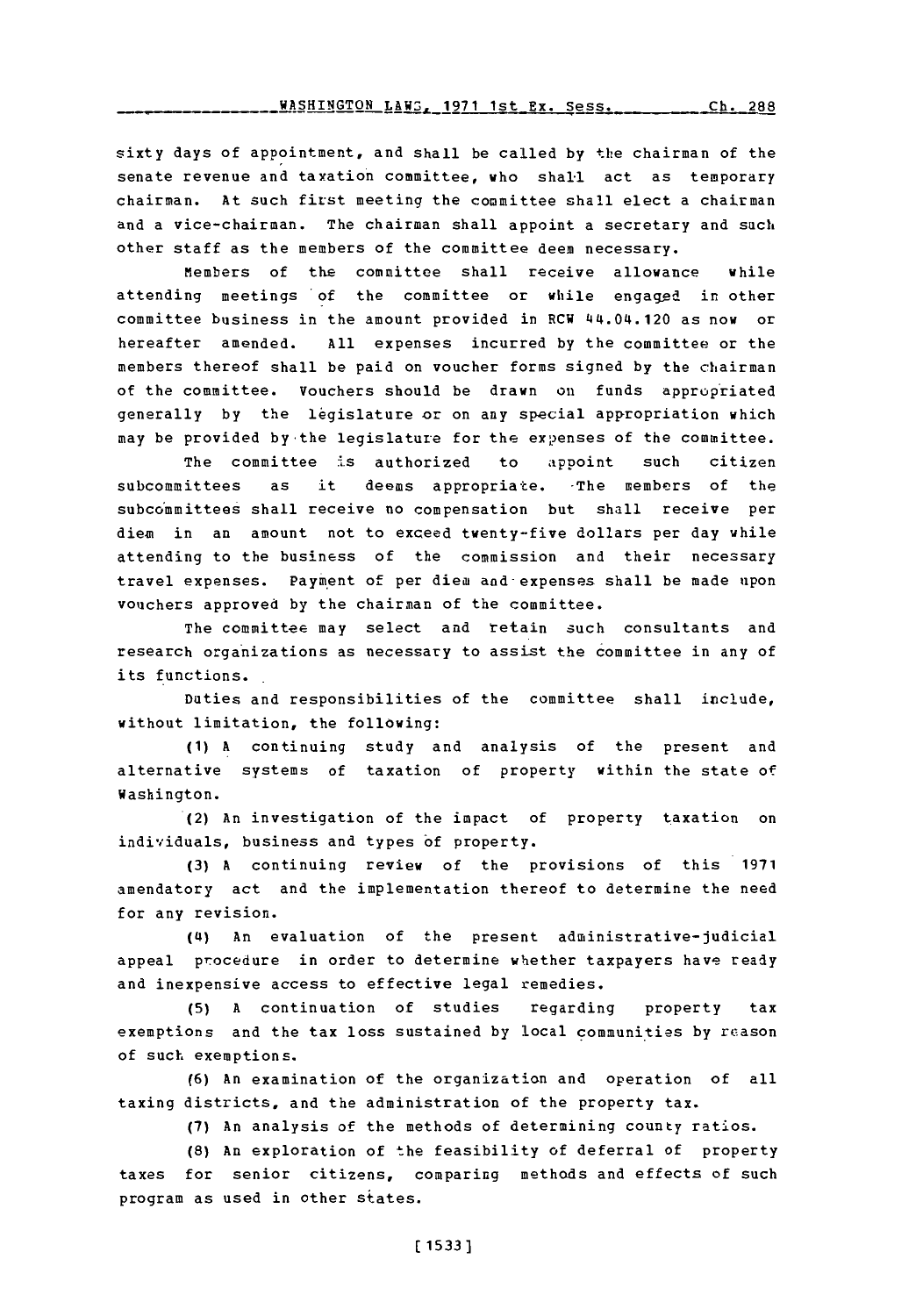**(9) A** review of the effect of the present property tax system **of** taxation of farms and farm lands, including the study of an alternative tax based upon the income derived from the use of farm lands.

**(10)** Any other matters referred to the committee **by** the legislature.

The committee shall report its findings and recommendations to the **1973** session of the legislature **by** the second Monday of January, **1973,** and to each session of the legislature thereafter at the same time.

**NEW** SECTION. Sec. **19.** There is hereby appropriated the sum of **\$50,000** or so much thereof as may be necessary to accomplish the duties and function imposed upon the permanent property tax committee by-section .18 of this act.

**NEW** SECTION. Sec. 20. Except as provided in sections 21 through 241 of this **1971** amendatory act, the levy in **1973** and years subsequent thereto for a taxing district other than the state or a school district in any year shall be set so that the regular property taxes payable in the following year shall not exceed one hundred six percent of the amount of regular property taxes lawfully levied for such district in the highest of the three most recent years in which such taxes were levied for such district plus an additional dollar amount calculated **by** multiplying the increase in assessed value in that district resulting from new construction and improvements to property **by** the regular property tax levy rate of that district for the preceding year.

**NEW** SECTION. Sec. 21. Notwithstanding the limitation set forth in section 20 of this act, the first levy for a taxing district created from consolidation of similar taxing districts shall be set so that the regular property taxes payable in the following year shall not exceed one hundred six percent of the sum of the amount of regular property taxes lawfully levied for each component taxing district in the highest of the three most recent years in which such taxes were levied for such district plus the additional dollar amount calculated **by** multiplying the increase in assessed value in each component district resulting from new construction and improvements to property **by** the regular property tax rate of each component district for the preceding year.

**NEW** SECTION. Sec. 22. For the first levy for a taxing district following annexation of additional property, the limitation set forth in section 20 of this **1971** amendatory act shall be increased **by** an amount equal to **(1)** the aggregate assessed valuation of the newly annexed property as shown **by** the current completed and balanced tax rolls of the county or counties within which such property lies, multiplied **by** (2) the millage rate that would have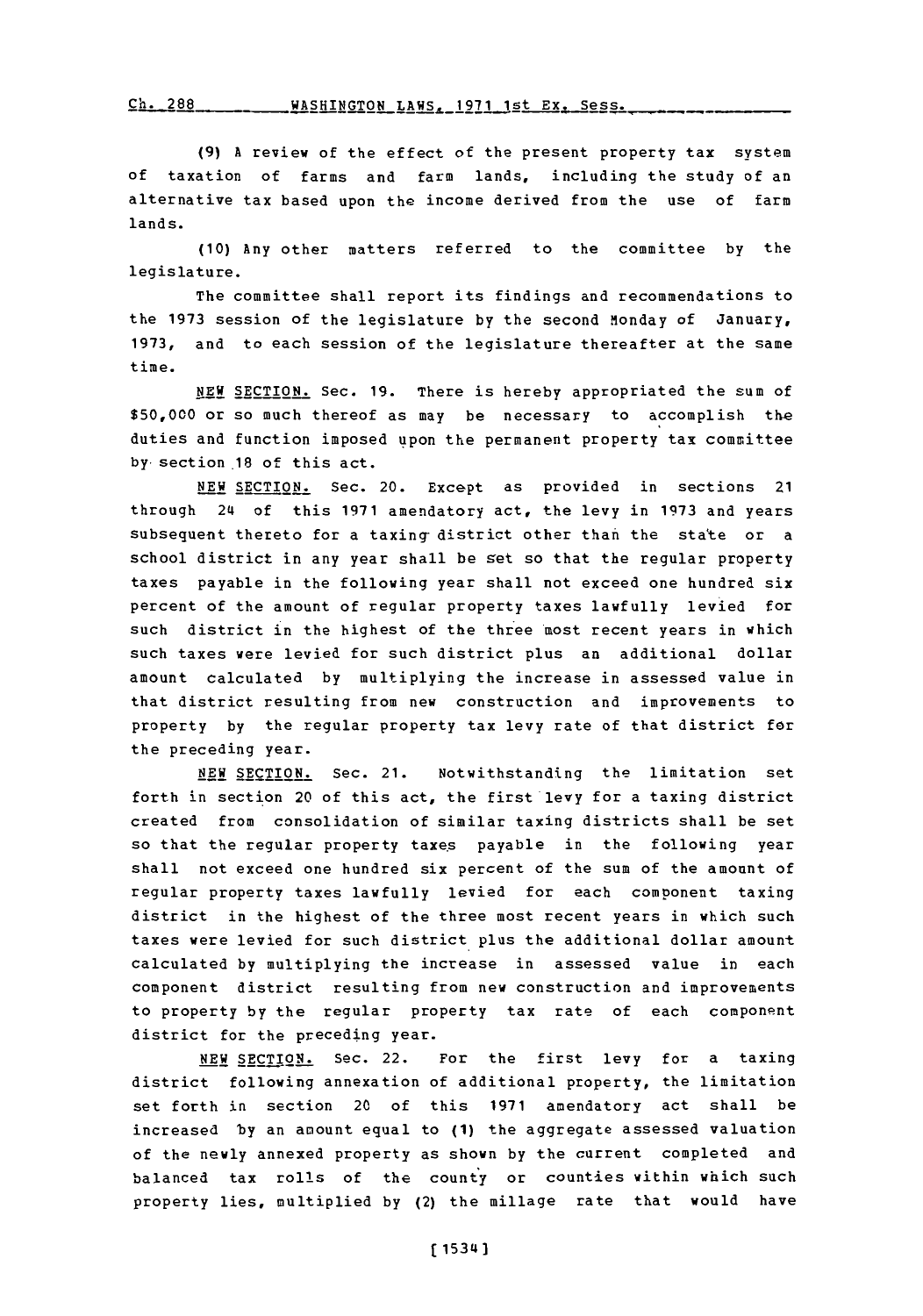been uised **by** the annexing unit in the absence of such annexation, plus **(3)** the additional dollar amount calculated **by** multiplying the increase in assessed value in the annexing district resulting from new constructions and improvements to property **by** the regular property tax 1fevy rate of that annexing taxing district for the preceding year.

**NEW SECTION.** Sec. **23. if by** reason of the operation of RCW **84.52.050,** as now or hereafter amended the statutory millage limitation applicable to the levy by a taxing district has been increased over the statutory millage limitation applicable to such taxing district's levy in the preceding year, the limitation on the dollar amount of a levy provided for in this **1971** amendatory act shall be incr eased **by** multiplying the otherwise dollar limitation **by** fraction, the numerator of which is the increased millage limitation and the denominator of which is the millage limitation for the prior year.

**NEW SECTION.** Sec. 24. Subject to any otherwise applicable statutory millage limitations, regular property taxes may be levied by or for a taxing district in an amount exceeding the limitations provided for in sections 20 through **23** of this **1971** amendatory act if such levy is authorized **by** a proposition approved **by** a majority of the voters of the taxing district voting on. the proposition at a general election held within the district or at a special election within the taxing district called **by** the district for the purpose of submitting such proposition to the voters. Any, election held pursuant to this section shdll be held not more than twelve ' months prior to the date on which the proposed levy is to be made. The ballot of the proposition shall state the millage rate proposed. After a levy authorized pursuant to this section is made, the dollar amount of such levy shall be used for the purpose of computing the limitations for subsequent levies provided for in this **<sup>1971</sup>** amendatory act.

**NEW** SECTION. Sec. 25. Sections 20 through 214 are added to chapter **15,** Laws **of 1961** and to Title 814 RCW, and shall constitute a new chapter therein.

Sec. **26.** Section **84.52.052,** chapter **15,** Laws of **1961** as amended **by** section **1,** chapter **113,** Laws of **1963** ex. sess. and RCW **84.52.052** are each amended to read as follows:

The limitations imposed **by** RCW **84.52.050** through **84.52.056,** shall not prevent the levy of additional taxes, not in excess of five mills a year and without anticipation of delinquencies in payment of taxes, in an amount equal to the interest and principal payable in the next succeeding year on general obligation bonds, outstanding on December **6,** 19314, issued **by** or through the agency of the state, or any county, city, town, or school district, or the levy of additional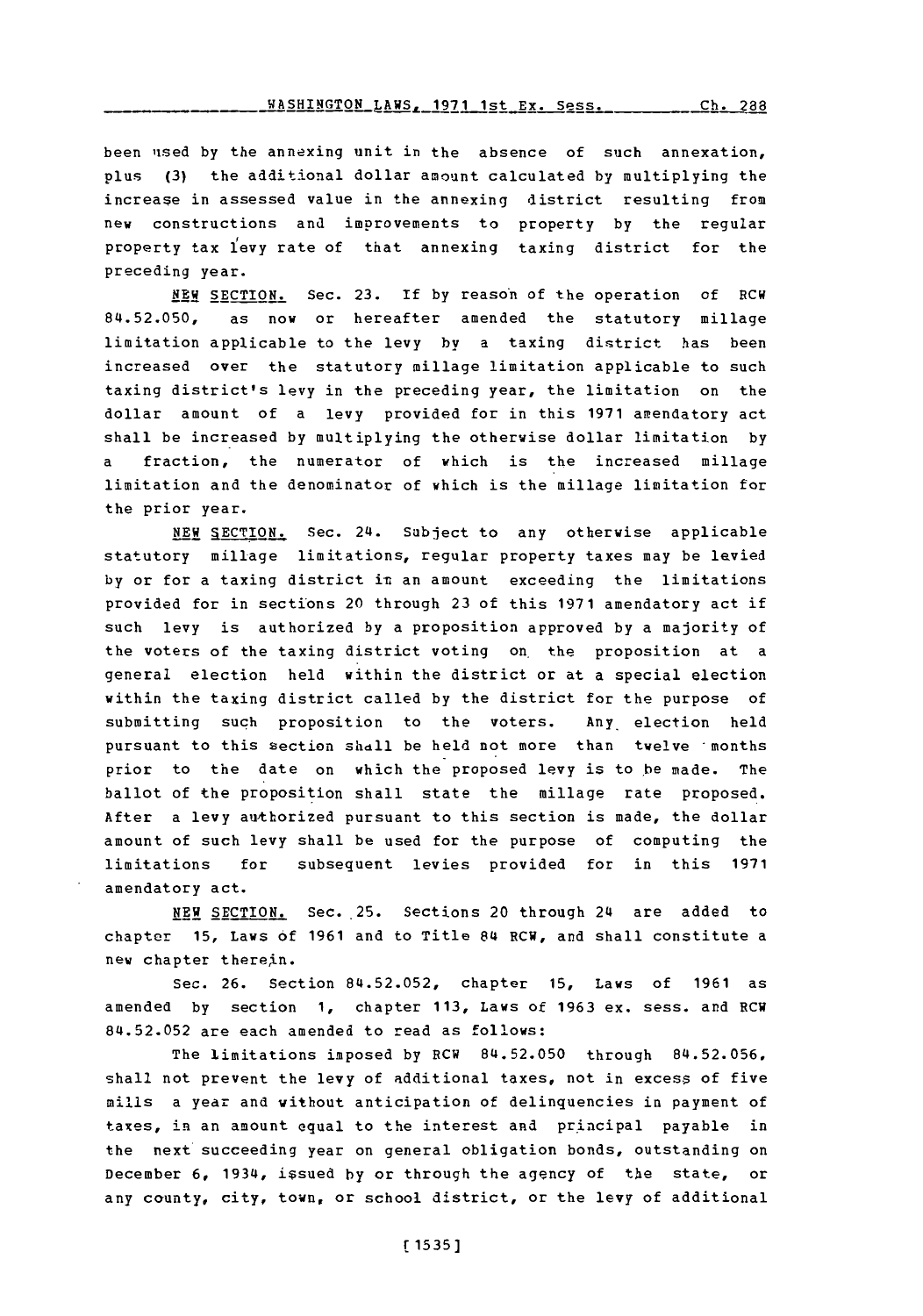taxes to pay interest on or toward the reduction, at the rates provided **by** statute, of the principal of county, city, town, or school district warrants outstanding December **6, 1932;** but this millage limitation with respect to general obligation bonds shall not apply to any taxing district in which a larger levy is necessary in order to prevent the impairment of the obligation of contracts. Any county, school district, metropolitan park district, park and recreation district in class **AA** counties and counties of the second, eighth and ninth class, sewer district, water district, public hospital district, rural county library district, intercounty rural library district, fire protection district, cemetery district, city or town may levy taxes at a rate in excess of the rate specified in RCW 84.52.050 through 84.52.056, or sections 20 through 24 of this 1971 amendatory act, when authorized so to do by the electors of such county, school district, metropolitan park district, park and recreation district in class AA counties and counties of the second. eighth and ninth class, sewer district, water district, public hospital district, rural county library district, intercounty rural library district, fire protection district, cemetery district, city or town **by** a three-fifths majority of those voting on the proposition at a special election, to be held in the year in which the levy is made, and not oftener than twice in such year, in the manner provided **by** law for holding general elections,- at such time as may be fixed **by** the body authorized to call the same, which special election may be called **by** the board of county commissioners, board of school directors, or council, board of commissioners, or other governing body of any metropolitan park district, park and recreation district in class AA counties and counties of the second, eighth and ninth class, sewer district, water district, public hospital district, rural county library district, intercounty rural library district, fire protection district, cemetery district, city or town, **by** giving notice thereof **by** publication in the manner provided **by** law for giving notices of general elections, at which special election the proposition of authorizing such excess levy shall be submitted in such form as to enable the voters favoring the proposition to vote "Yes," and those opposed thereto to vote "No": PROVIDED, That the total number of persons voting at such special election must constitute not less than forty percent of the voters in said taxing district who voted at the last preceding general state election: PROVIDED FURTHER, That the total number of persons voting on an excess levy for school district purposes or for fire protection purposes or for cities and towns at any such special election of such districts or of any city or town must constitute not less than forty percent of the voters in such taxing district or in any city or town, as the case may be who voted at the last preceding general election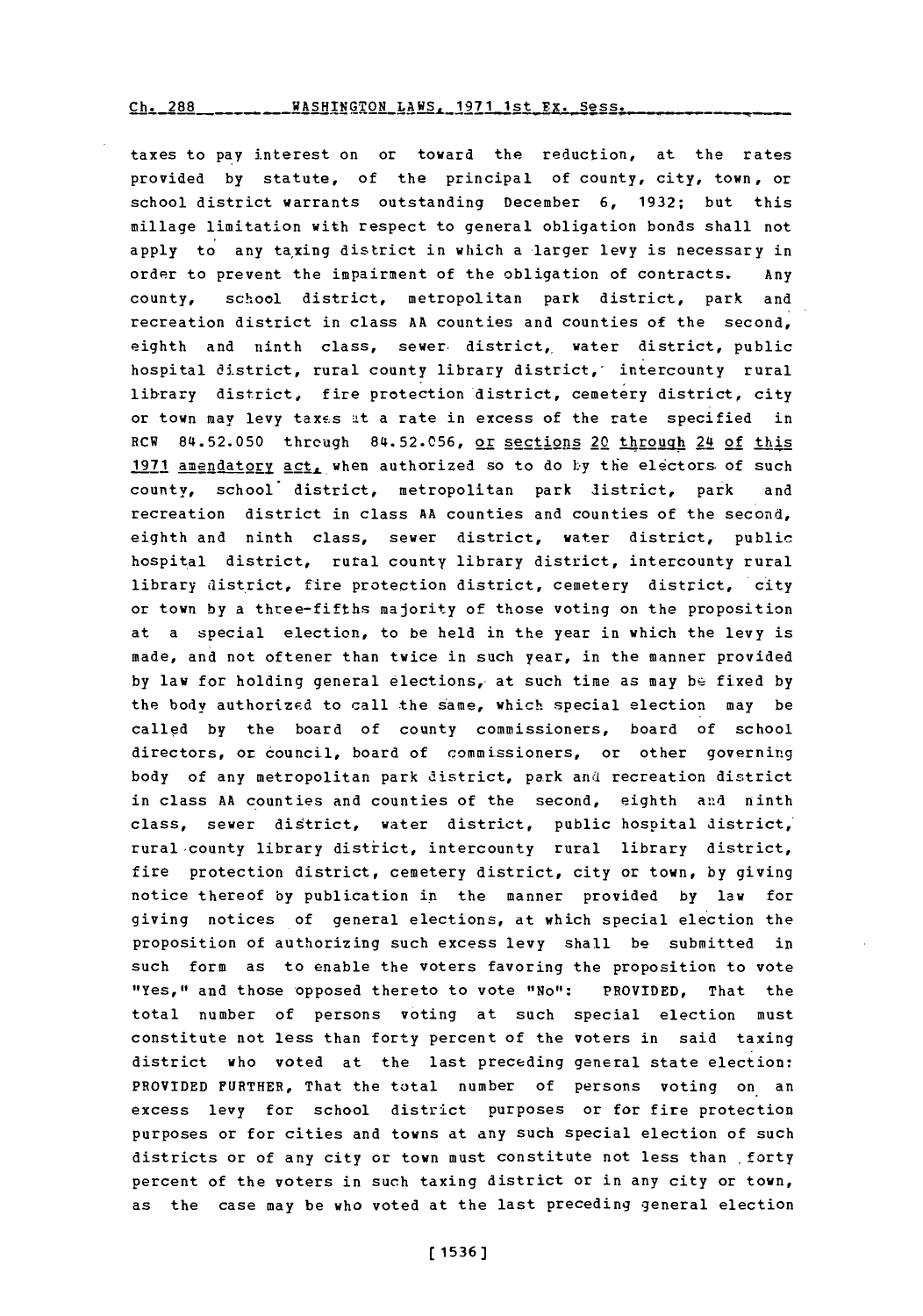in such district.

**NEW** SECTION. Sec. **27.** The following acts or parts of acts are each repealed:

**(1)** Section **1,** chaptt-r 1714, Laws of **1965** ex. sess., section **1,** chapter 1146, Laws of **1967 ex.** sess., section **6,** chapter **92,** Laws of **1970** ex. sess. and RCH 84.54.010;

(2) Section **1,** chapter **132,** Laws of **1967** ex. sess., section **62,** chapter **262,** Laws of **1969** ex. sess. and RCW **814.36.128;** and

**(3)** Section **3,** chapter **8,** Laws of **1970** ex. sess. and RCW 84.36. 129.

**NEW** SECTION. Sec. 28. **if** any provision of this **1971** amendatory act, or its application to any person or circumstance is held invalid, the remainder of the act, or the application of the provision to other persons or circumstances is not affected.

**NEW** SECTION. Sec. 29. This **1971** amenidatory act is necessary for the immediate preservation of the public peace, health and safety, the support of the state government and its existing public institutions, and shall take effect immediately.

> Passed the House may **10, 1971.** Passed the Senate May **10, 1971.** Approved **by** the Governor May 21, **1971** with the exception of certain items which are vetoed. Filed in office of Secretary of State May 21, **1971.** Note: Governor's explanation of partial veto is as follows:

"...This bill deals with a number of aspects of the **Message** property tax, and stems from various problems which, although existing prior to the present state-wide revaluation program, have been highlighted **by** reason of that program. It is, in general, a comprehensive and well thought-out bill, and will substantially aid in solving these problems, while allowing the revaluation program to continue. However, there are certain provisions of the bill which will create more problems than they solve, for taxpayers and tax administrators alike.

Section **1** purports to establish a new statutory standard to be used in the determ'ination of true and fair value for property tax purposes. It strikes the old statutory criteria for determining true and fair value. since, in my opinion, the stricken language does no more than spell out those criteria in determining true and fair value which would be used in accordance with normal appraisal practices, and since the standard of "true and fair value in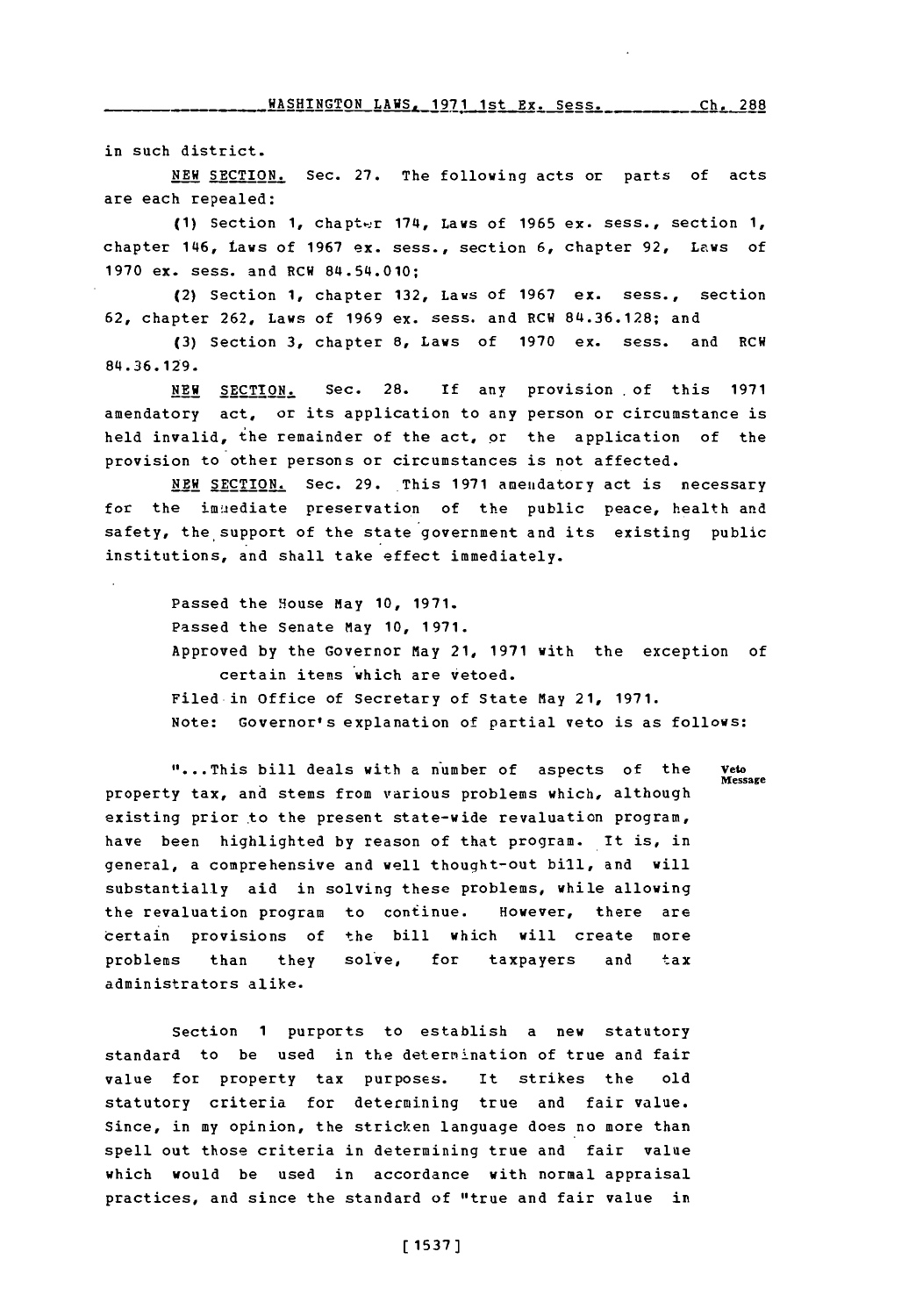### Ch. 288 \_\_\_\_\_\_\_\_WASHINGTON LAWS, 1971 1st Ex. Sess.

**Veto** money" is still retained, I believe that the elimination of the old statutory language, **by** itself, makes no substantive change and can therefore stand.

However, in the new statutory language there are both legal and administrative problems. The language in subsection (1) (a) relating to adjustments **by** appropriate discounts for sale conditions other than for cash is being vetoed because of its legal uncertainty. It is standard appraisal practice, in the use of comparable sales, either to adjust contract sales where the contract price is inflated **by** a low down payment or an unreasonably low interest rate, or to reject such comparables entirely. It is not clear whether the new language is simply an expression of an intent to, continue this practice, or whether it requires in addition a discount based upon discounts taken in selling, for example, -a vendor's interest in a real estate contract. If the latter be the intent, this is not in conformity with standard appraisal practices, will, cause serious administrative problems, and will result in substantial lack of uniformity in results.

The second item vetoed is the language in the same subsection relating to standards for determining "similar sales". Again, it is not clear whether the intent here is simply to continue present appraisal practices with respect to the use of-comparable sales, or is to use some other standard. **If** the intent is the latter, the effect of this would be to disciriminate aqainst that vast 'majority of property which is appraised on the basis of its actual use, in favor of those properties in which highest and best use is not actual use, i.e., in favor of' properties being held primarily for speculative investment, and against the typical residential property. Accordingly, this language is being stricken because it is either useless or it is discriminatory in effect.

With these vetoes the sole change from standard appraisal practices is the requirement of adjustments for direct selling costs. It is clear that the percentage discount or adjustment to be made in accordance with this subsection for direct costs of sale is to be established **by** the Department of Revenue after appropriate studies, and that the amount of brokerage fees are to be included in this percentage. Since uniform administrative practice in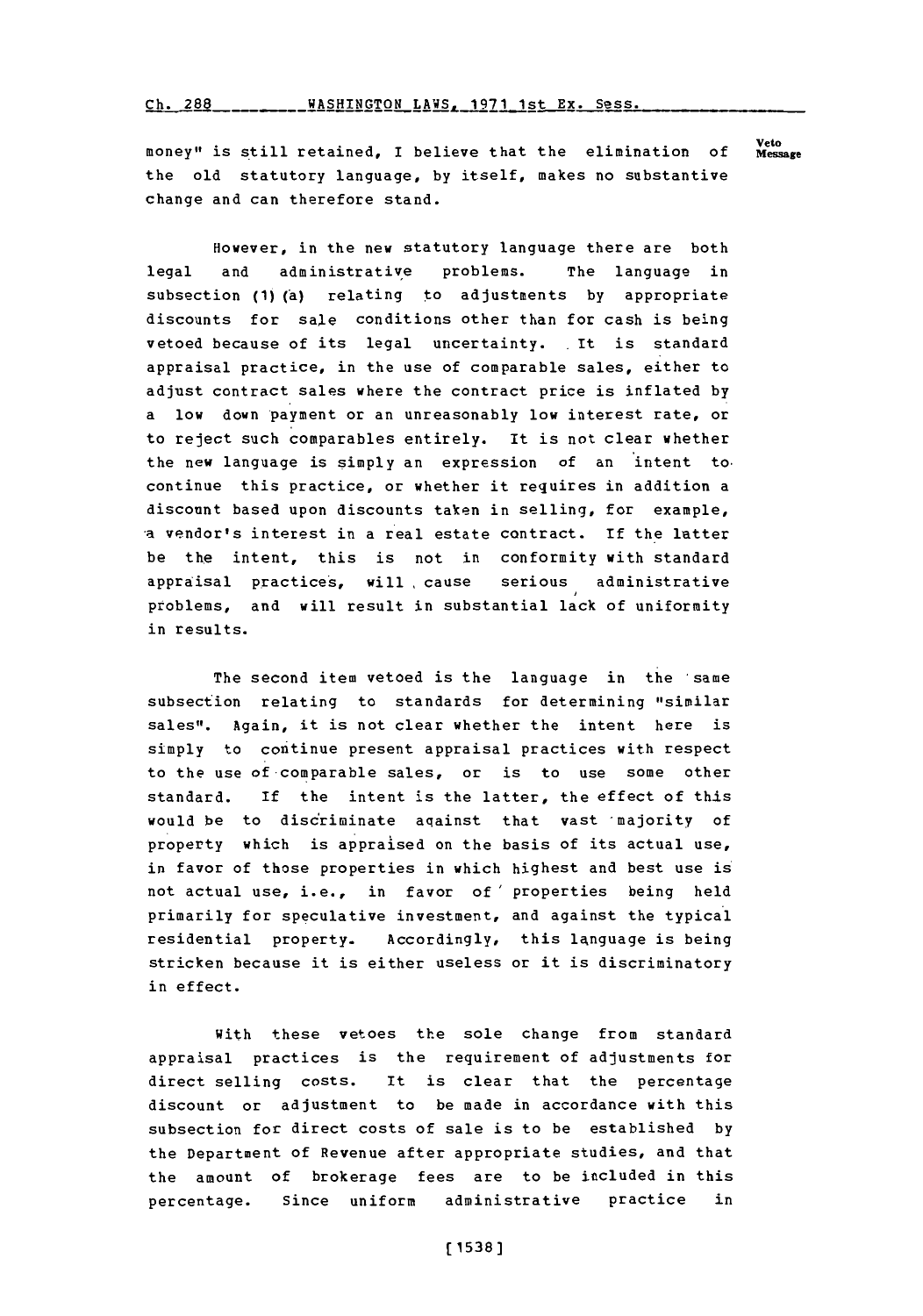#### $\text{HASHINGTON}\_$ LAWS, 1971 1st Ex. Sess. \_\_\_\_\_\_\_\_\_\_\_Ch. 288

determining that discount is assured, I have allowed this **Message** provision to stand.

The successful continuation of the present state-wide revaluation, program necessitates, I believe, as much clarity as possible and the least amount of administrative and legal confusion in the standards to be applied in the appraisal of real property for tax purposes. The item vetoes discussed above have been made with full cognizance of these requirements, and after consultation with the Department of Revenue and representatives of the county assessors. with these item vetoes,.I believe that subsection **(1)** is workable.

I have also vetoed the provisions of subsection (2) of section **1.** This new section is a radical departure in the United States from standard appraisal practices, in that it allows self-assessment **by** the taxpayer for property tax purposes. While the proposal may have substantial merit, its risks are such that I do not believe it should be put into effect without further careful consideration. See, for example, the discussion of such a system in "An Evaluation of Self-assessment under a Property Tax" in The Property Tax and Its Administration, Lynn, Editor, University of Wisconsin Press, Madison (1969), pages 79-118. I trust that this method of self-assessmen't is one which will be intensively studied **by** the committee established under section **18** of the bill.

The last two sentences of section 2 (2) substantially parallel a provision which has already been enacted into law as section **3,** chapter 42, Laws of **1971,** Extraordinary Session. These last sentences of subsection (2) are apparently intended to have exactly the same effect as the provision already enacted into law; but the different language may well cause legal confusion, and for this reason, is vetoed.

I have also vetoed the provisos contained in section **7** of the bill. The reason for this veto is that they appear to be in conflict with the provisions of section **8,** the intracounty equalization provisions. The conflict arises on two points. The first proviso states that properties revalued in **1970** pursuant to a cyclical revaluation program approved **by** the Department of Revenue may be adjusted downward only in order to reflect actual decreases in true